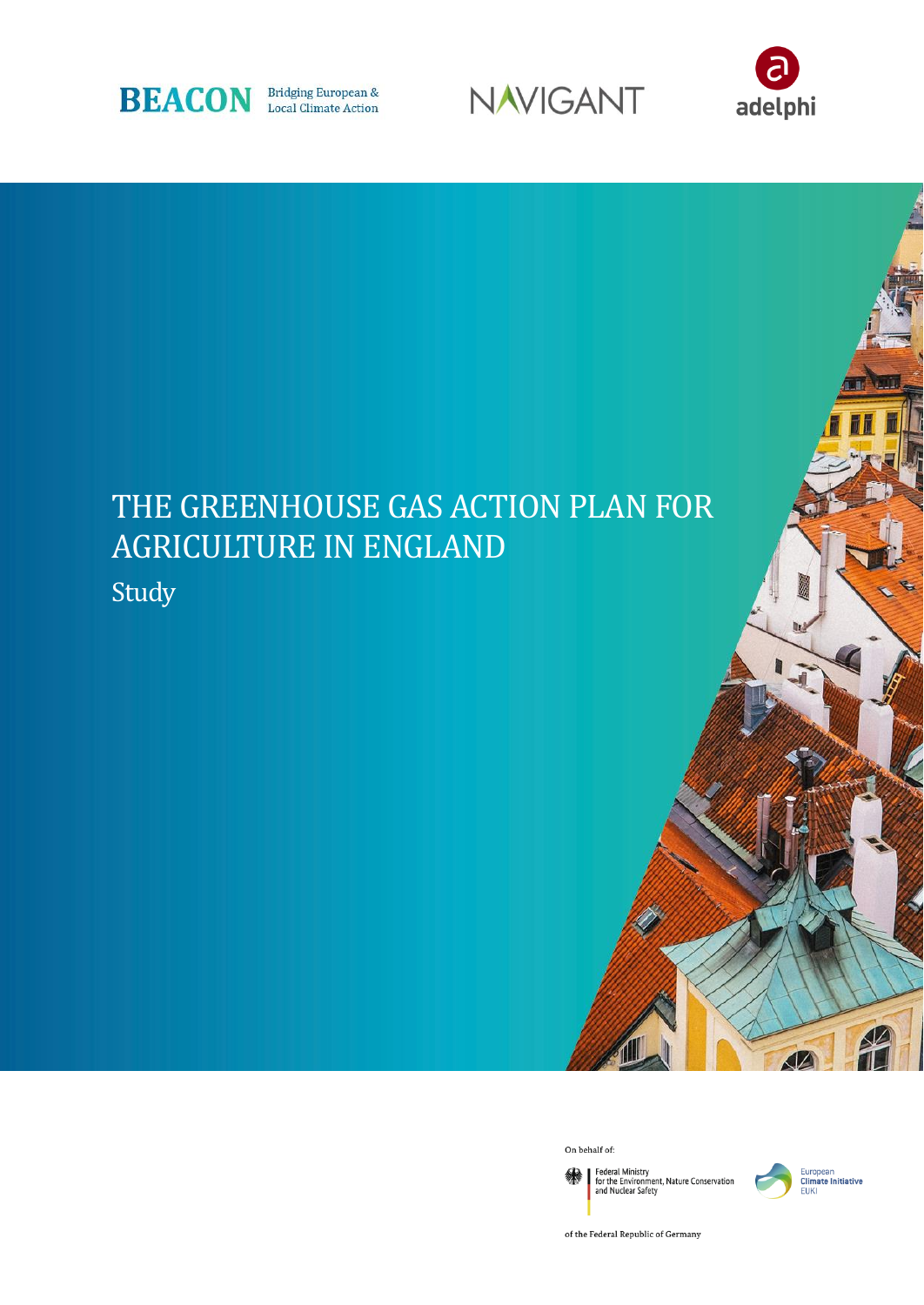





**20180827\_UK\_GHGAP\_Study** 3 September 2018 Linda Hölscher, Constanze Haug (adelphi)

BMU AZ: IK II 5 – 42206-2/1.5

Project number: 200771

**Contact us at [BEACON\\_HelpDesk@navigant.com](mailto:BEACON_HelpDesk@navigant.com)**

#### **Visit us at<https://www.euki.de/beacon>**

The project Bridging European and Local Climate Action is financed by the European Climate Initiative (EUKI). EUKI is a project financing instrument by the Federal Ministry for the Environment, Nature Conservation and Nuclear Safety (BMU). It is the overarching goal of the EUKI to foster climate cooperation within the European Union in order to mitigate greenhouse gas emissions. It does so through strengthening cross-border dialogue and cooperation as well as exchange of knowledge and experience.

The information and views set out in this study are those of the author(s) and do not necessarily reflect the official opinion of the Federal Ministry for the Environment, Nature Conservation and Nuclear Safety.

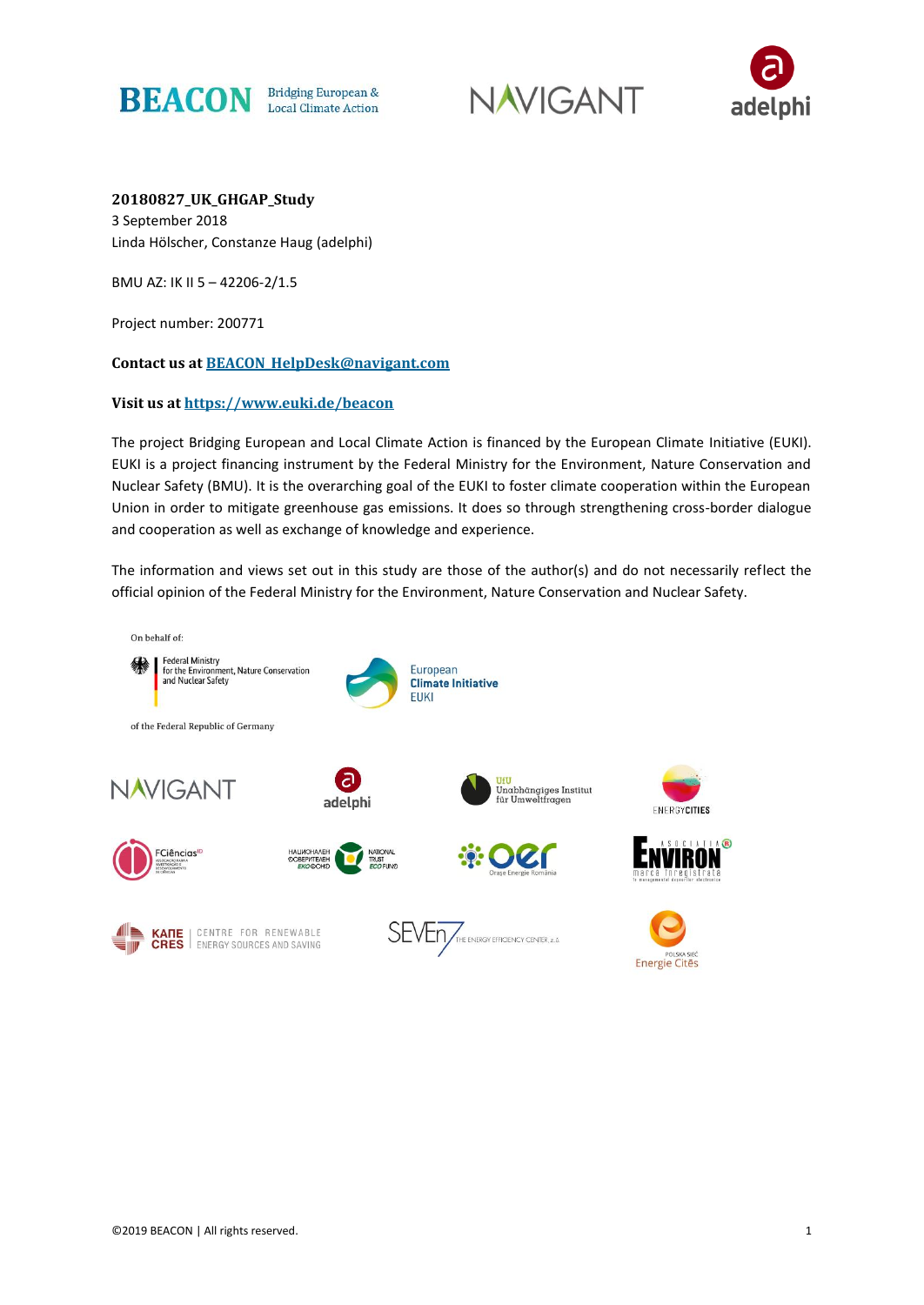





### Abbreviations

| AHDB             | Agriculture and Horticulture Development Board                                                                                                                     |  |
|------------------|--------------------------------------------------------------------------------------------------------------------------------------------------------------------|--|
| <b>AIC</b>       | Agricultural Industries Confederation                                                                                                                              |  |
| <b>CAP</b>       | Common Agricultural Policy                                                                                                                                         |  |
| <b>CCA</b>       | Climate Change Act                                                                                                                                                 |  |
| CCC              | Committee on Climate Change                                                                                                                                        |  |
| <b>CFE</b>       | Campaign for the Farmed Environment                                                                                                                                |  |
| <b>CLA</b>       | Country Land and Business Association                                                                                                                              |  |
| <b>CPD</b>       | Continuing professional development                                                                                                                                |  |
| Defra            | Department for Environment, Food and Agricultural Affairs                                                                                                          |  |
| <b>ETS</b>       | <b>Emissions Trading System</b>                                                                                                                                    |  |
| EU               | <b>European Union</b>                                                                                                                                              |  |
| <b>EUR</b>       | Euro                                                                                                                                                               |  |
| <b>GAK</b>       | Joint Task for the Improvement of Agricultural Structures and Coastal Protection<br>('Gemeinschaftsaufgabe Verbesserung der Agrarstruktur und des Küstenschutzes') |  |
| GBP              | <b>Great British Pound</b>                                                                                                                                         |  |
| GDP              | Gross domestic product                                                                                                                                             |  |
| <b>GHG</b>       | Greenhouse gas                                                                                                                                                     |  |
| <b>GHGAP</b>     | <b>Greenhouse Gas Action Plan</b>                                                                                                                                  |  |
| N <sub>2</sub> O | Nitrous Oxce                                                                                                                                                       |  |
| <b>NFU</b>       | <b>National Farmers Union</b>                                                                                                                                      |  |
| <b>UAA</b>       | Utilised Agricultural Area                                                                                                                                         |  |
| UK               | United Kingdom                                                                                                                                                     |  |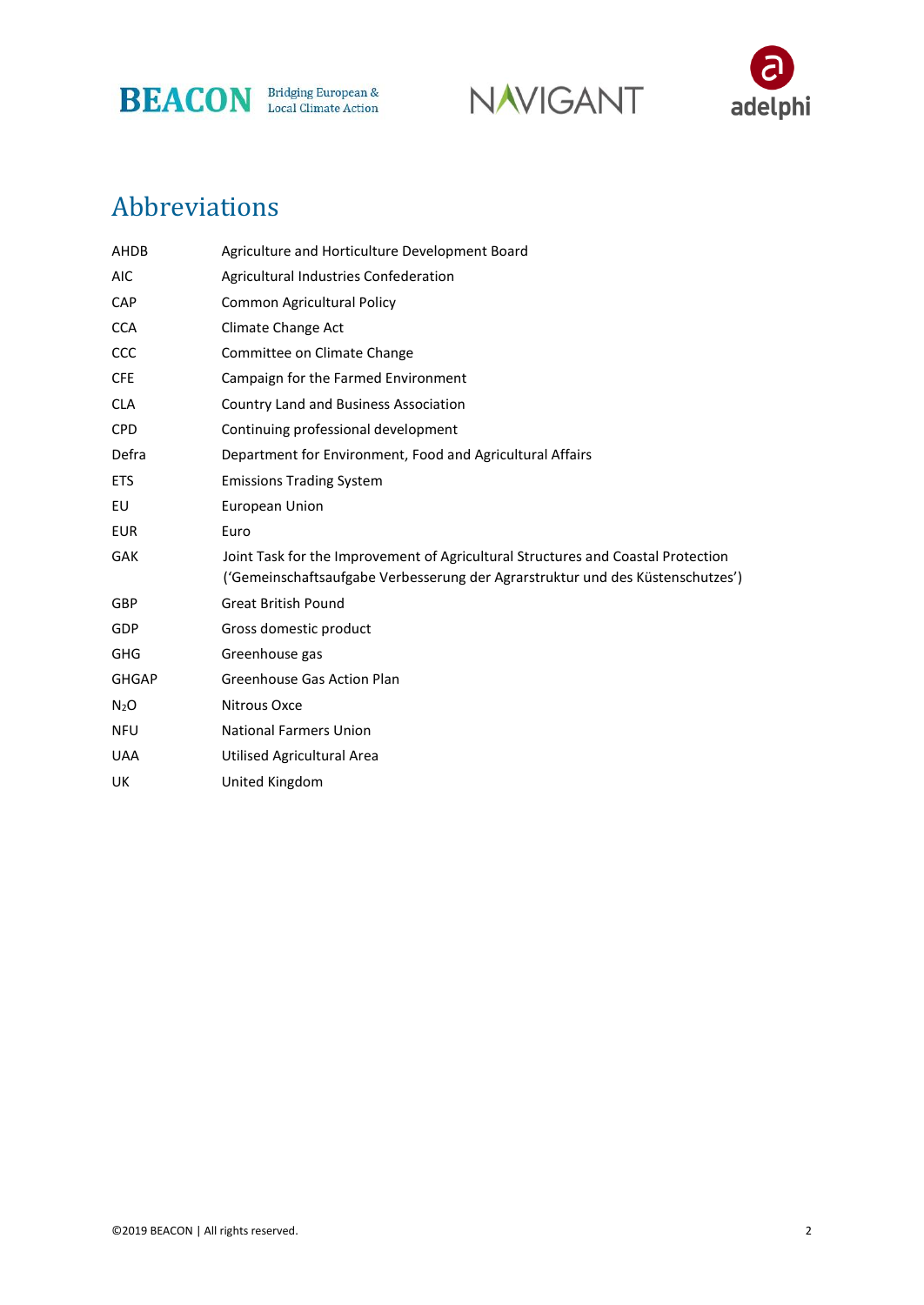





### **TABLE OF CONTENTS**

| $\mathbf{2}$ |     |  |  |  |
|--------------|-----|--|--|--|
|              |     |  |  |  |
|              |     |  |  |  |
| 3            |     |  |  |  |
|              | 3.1 |  |  |  |
|              | 3.2 |  |  |  |
|              | 3.3 |  |  |  |
|              |     |  |  |  |
|              |     |  |  |  |
|              |     |  |  |  |
|              | 4.2 |  |  |  |
|              |     |  |  |  |
|              |     |  |  |  |
| 5            |     |  |  |  |
|              |     |  |  |  |
|              | 5.2 |  |  |  |
|              | 5.3 |  |  |  |
|              | 5.4 |  |  |  |
|              |     |  |  |  |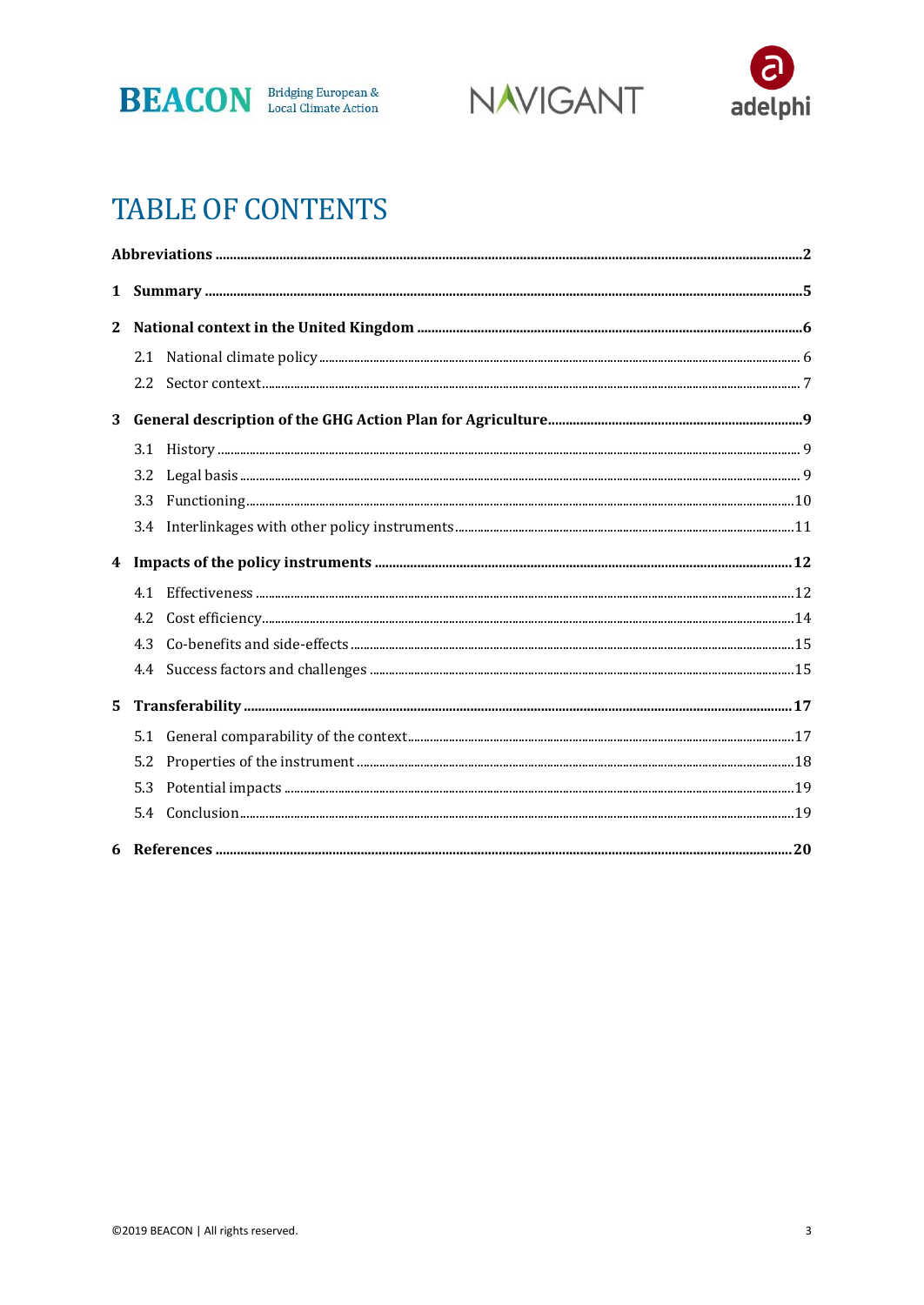





## LIST OF FIGURES

| <b>LIST OF TABLES</b> |  |
|-----------------------|--|
|                       |  |
|                       |  |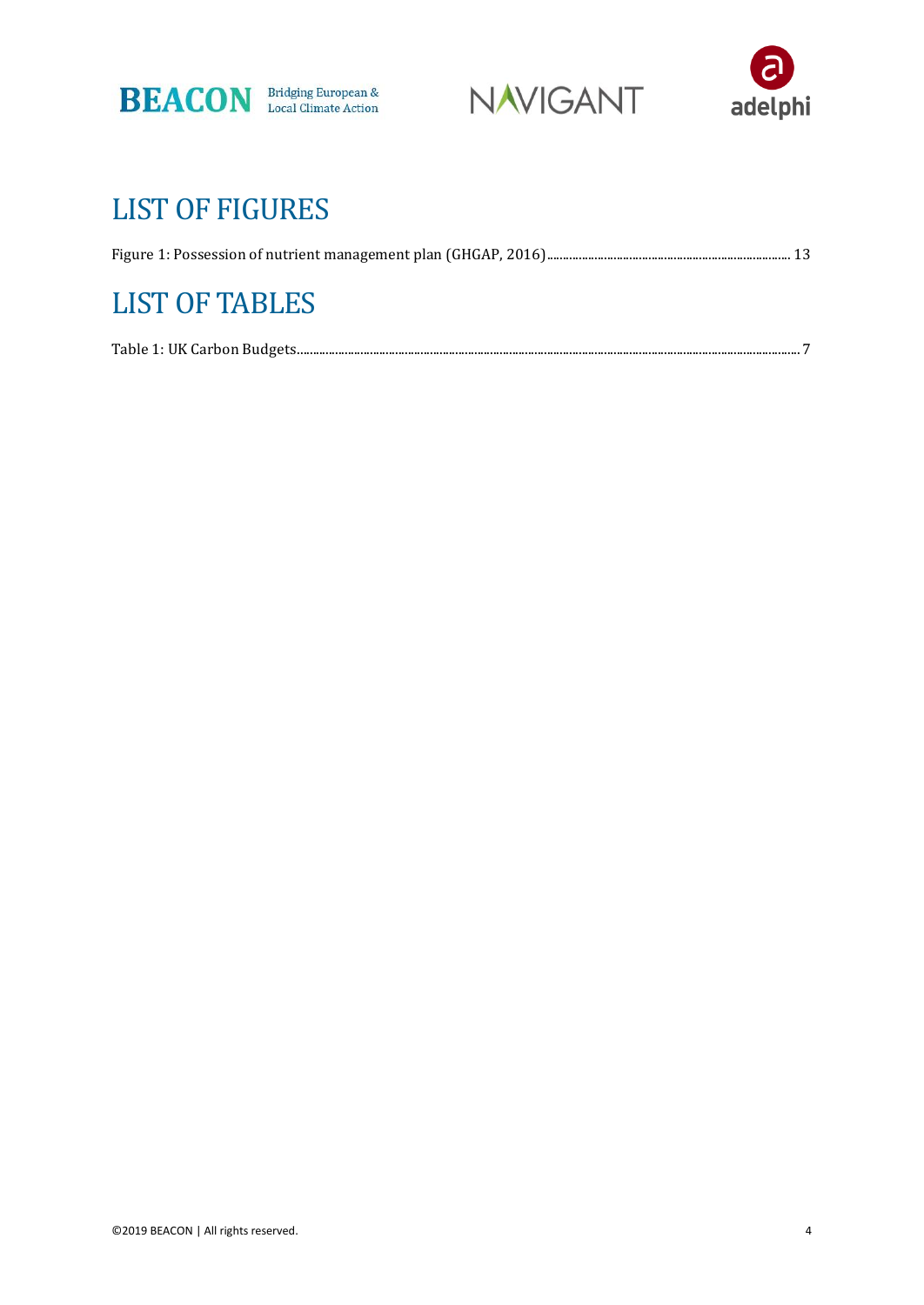

**NAVIGANT** 



### 1 Summary

The Greenhouse Gas Action Plan (GHGAP) for Agriculture in England was adopted in 2011 by 14 organisations representing the English agricultural sector in order to achieve the UK-wide sector emission reduction target of 3 million tonnes CO2e (MtCO2e) by the end of 2022. Composed and implemented by a wide range of actors, the action plan enjoys wide-spread support and is taken forward through existing networks and channels of communication to provide farmers with up-to-date advice, training, and information about ways to increase production efficiency while also reducing emissions.

The action plan has been successful in achieving emission reductions amounting to 1 MtCO2e per annum by 2016, mainly due to measures promoting increased efficiency, modern farming methods and the application of good practices. Actions taken forward by farmers have mainly been framed around improved productivity and business performance through efficiency and resource reduction measures. Most measures provide a business benefit to farmers by promoting efficient farming while also reducing emissions. As a result, the GHGAP has in recent reviews been deemed a cost-efficient instrument for climate change mitigation in the agricultural sector, with related co-benefits of reduced resource use and better productivity. While positive results have been achieved by the GHGAP, further significant mitigation will be associated with increasing costs and is therefore unlikely to be realised based on voluntary measures alone. It is important to be conscious of the fact that agriculture is a sector mainly regulated at EU level, with the Common Agricultural Policy and several directives severely limiting the influence of national policies.

Considering the transferability of the GHGAP the agricultural sectors of Germany and England offer a good comparability based on structural, political and economic indicators. Similar reasons that led to the action plan being the preferred instrument to achieve emission reductions in British agriculture also apply to the German context. These include the flexibility of being able to choose how to achieve a specific amount of emission reductions. However, to achieve climate change mitigation that goes beyond a business-as-usual scenario it is necessary to have some regulatory background framework and safeguards in place that incentivise meaningful action being taken forward. Without such a regulatory framework it seems unlikely that a voluntary action plan will result in the amount of emission reductions needed. Yet, with the appropriate framework in place, implementation of an action plan can be a positive step towards meaningful mitigation in the agricultural sector and is suitable for achieving short- to mid-term reduction targets.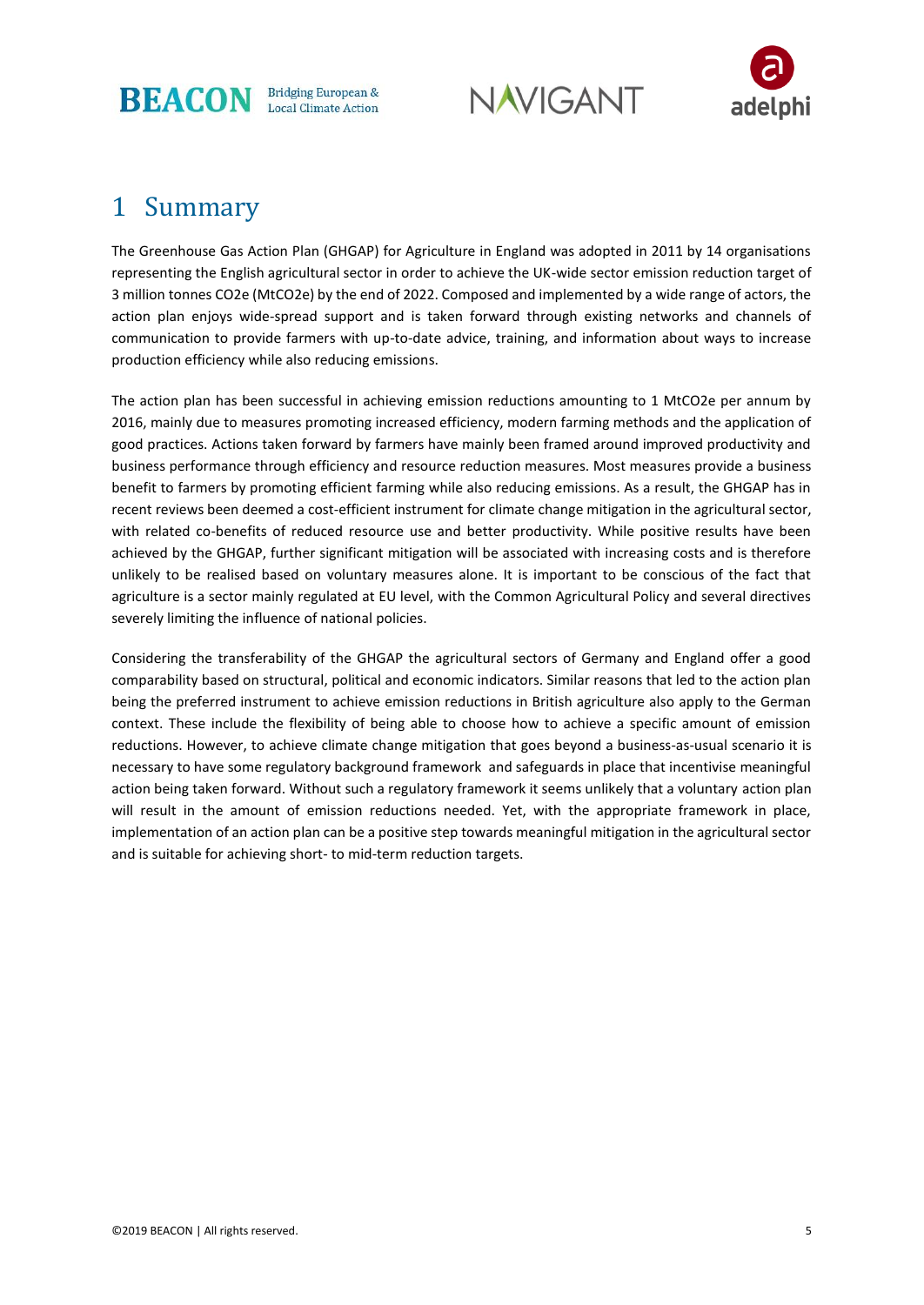



### 2 National context in the United Kingdom

### 2.1 National climate policy

The United Kingdom (UK) of Great Britain has been a global forerunner in climate policy and began to introduce policies to tackle climate change in the early 2000s. Its flagship legislation is the Climate Change Act (CCA), adopted in 2008. Based on a societal and political consensus, the CCA was the globally first legislative act translating climate mitigation targets into law. It contains a target of -80% in greenhouse gas (GHG) emissions by 2050 compared to 1990 (Climate Change Act, 2008). This statutory long-term target serves the purpose of providing a clear legal signal where policy is aiming in the long-term. The long-term goal is translated into a series of five-year carbon budgets, which are adopted 12 years before coming into effect in order to provide sufficient planning time for policy and businesses. Each budget provides an economy-wide cap on emissions. The first two targets, set for the period from 2008–12 (26% below 1990 levels) and 2013–17 (31% below 1990 levels) have already been met and projections indicate that the country is on track to meet its third target of a 37% emission reduction by 2022 (Grantham Research Institute, 2015). However, analysis suggests a significant gap between policy delivery and emission targets specified by the 4th and 5th carbon budgets (Fankhauser et al, 2018). It is widely recognised that extended policy efforts will be required to achieve these reduction objectives.

The CCA also set up the Committee on Climate Change (CCC), an independent advisory body of experts which was established to provide expert assessments, recommend carbon budgets and monitor progress towards meeting the targets. An annual progress report is prepared by the CCC and presented to Parliament (Fankhauser et al, 2018). These progress reports are then debated in Parliament where the government is statutorily obligated to respond to any inquiries, mainly regarding different rates of progress in economic sectors and future challenges of meeting the carbon budget. The level of each carbon budget, recommended by the CCC, is meant to reflect a cost-effective path for achieving the long-term mitigation objective. Each carbon budget is then debated and legislated by Parliament. The government is accountable to Parliament to deliver the emission reductions legislated.

Although these are economy-wide targets, the government is obligated to present Parliament with a plan of how these mitigation milestones will be achieved. These carbon plans contain instruments and measures for all different sectors of the economy, including individual sector reduction targets. The policies listed in the carbon plans must ensure that the overall budget is met. A number of laws, policies and measures have been implemented by the British government to ensure the successfully meeting its mitigation objectives. These include the 2011 Carbon Plan, replacing the 2009 Low Carbon Transition Plan, the 2011 Energy Act and the launching of the Green Investment Bank in 2012. The latest addition to this portfolio is the 2017 Clean Growth Strategy, which sets out a policy of low carbon growth with incentives for improved efficiency and improving the natural environment (Department for Business, Energy and Industrial Strategy, 2017).

The 2009 Low Carbon Transition Plan detailed the emission reduction targets for all sectors of the economy to meet the third carbon budget by the end of 2022. For agriculture, this plan contains a 3 MtCO2e per year reduction of GHG emissions. In order to meet its overall third carbon budget, a carbon price floor was established in 2013 as a response to the low price of emission allowances in the European Union Emissions Trading System (EU ETS). This carbon levy was set at a rate of GBP 16 (EUR 18.23) per tonne when first introduced and is meant to continuously increase to GBP 30 (EUR 34.18) per tonne of carbon in 2020 (GRI, 2015). However, it was later announced that the price will remain at GBP 18 (EUR 20.52) from 2016 until 2020. The carbon levy has played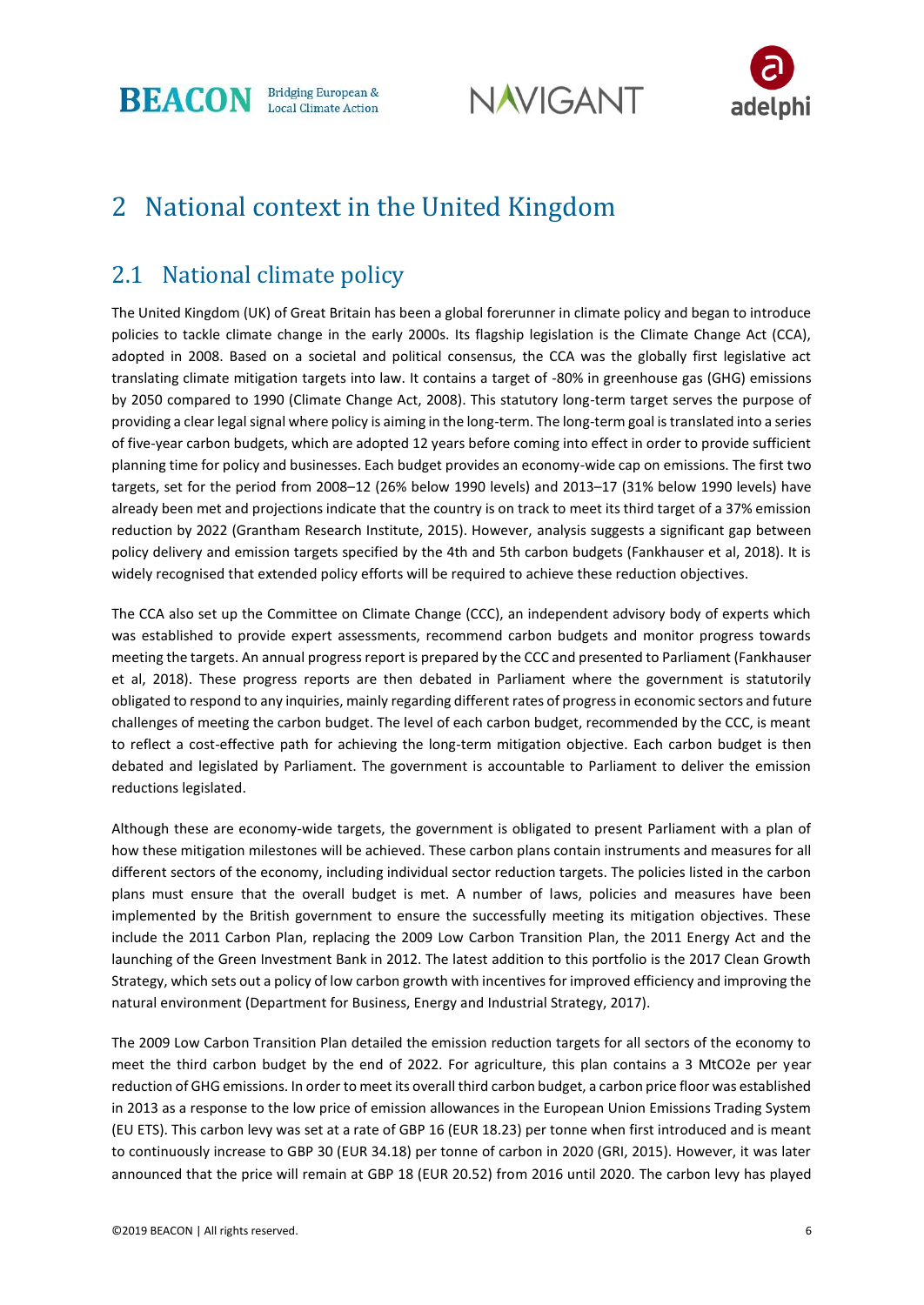





an important role in continuous emission reductions in the British power sector, which is covered by the EU ETS. The British government has announced plans to terminate energy production from coal-fired power plants by 2025 (Reuters, 2015). So far, the main share of the decline of emissions in the UK has resulted from sectors covered by the EU ETS.

The CCA has been instrumental in holding the government to account for its climate policy. The regular reporting obligations of the government to Parliament and the public, which are part of the CCA, are meant to ensure transparency and accountability for progress being made.

Although, as mentioned before, carbon budgets apply to the economy as a whole and are therefore not sector specific, meaning that there is no separate budget for the agricultural sector, the CCA requires the government to present to Parliament a detailed proposal for meeting the budget in a carbon plan. These plans acknowledge the different rates of emission reductions possible in the different sectors based on reduction costs and limitations of available technology (Defra, 2016). Based on these factors it was established that a cost-effective distribution of emission reductions among all sectors of the economy relies on agriculture reducing its annual emissions by at least 3 MtCO2e by 2022. Different government departments have a specific responsibility to ensure the emission reductions in their respective sectors are achieved. For agriculture, this is the Department for Environment, Food and Agricultural Affairs (Defra). In response to the 3 MtCO2e target, a coalition of agricultural industry partners launched the Greenhouse Gas Action Plan (GHGAP) in 2011.

<span id="page-7-0"></span>

| <b>Budget</b>                   | <b>Carbon budget level</b>  | <b>Reduction below 1990 levels</b> |
|---------------------------------|-----------------------------|------------------------------------|
| $1st$ carbon budget (2008–2012) | $3,018$ MtCO <sub>2</sub> e | 25%                                |
| $2nd$ carbon budget (2013-2017) | $2,782$ MtCO <sub>2</sub> e | 31%                                |
| 3rd carbon budget (2018-2022)   | $2,544$ MtCO <sub>2</sub> e | 37% by 2020                        |
| $4th$ carbon budget (2023-2027) | 1.950 MtCO <sub>2</sub> e   | 51% by 2025                        |
| $5th$ carbon budget (2028-2032) | $1.725$ MtCO <sub>2</sub> e | 57% by 2030                        |

Table 1: UK Carbon Budgets<sup>1</sup>

#### 2.2 Sector context

Agriculture in the UK has traditionally played a major role in the country's economy, culture and landscape. However, in the past decades its significance has declined continuously. Today, the agricultural sector's share of UK's gross domestic product (GDP) makes up around 0.6%, which is very similar to the German agricultural sector (World Bank, 2018). The number of people employed in the sector was ca 466,000 in 2016, which constitutes a decrease of 2.1% compared to the previous year. The sector's share of employment is 1.35% (Defra, 2017).

1

<sup>1</sup> Table adapted from CCC[: https://www.theccc.org.uk/tackling-climate-change/reducing-carbon-emissions/carbon-budgets-and-targets/](https://www.theccc.org.uk/tackling-climate-change/reducing-carbon-emissions/carbon-budgets-and-targets/)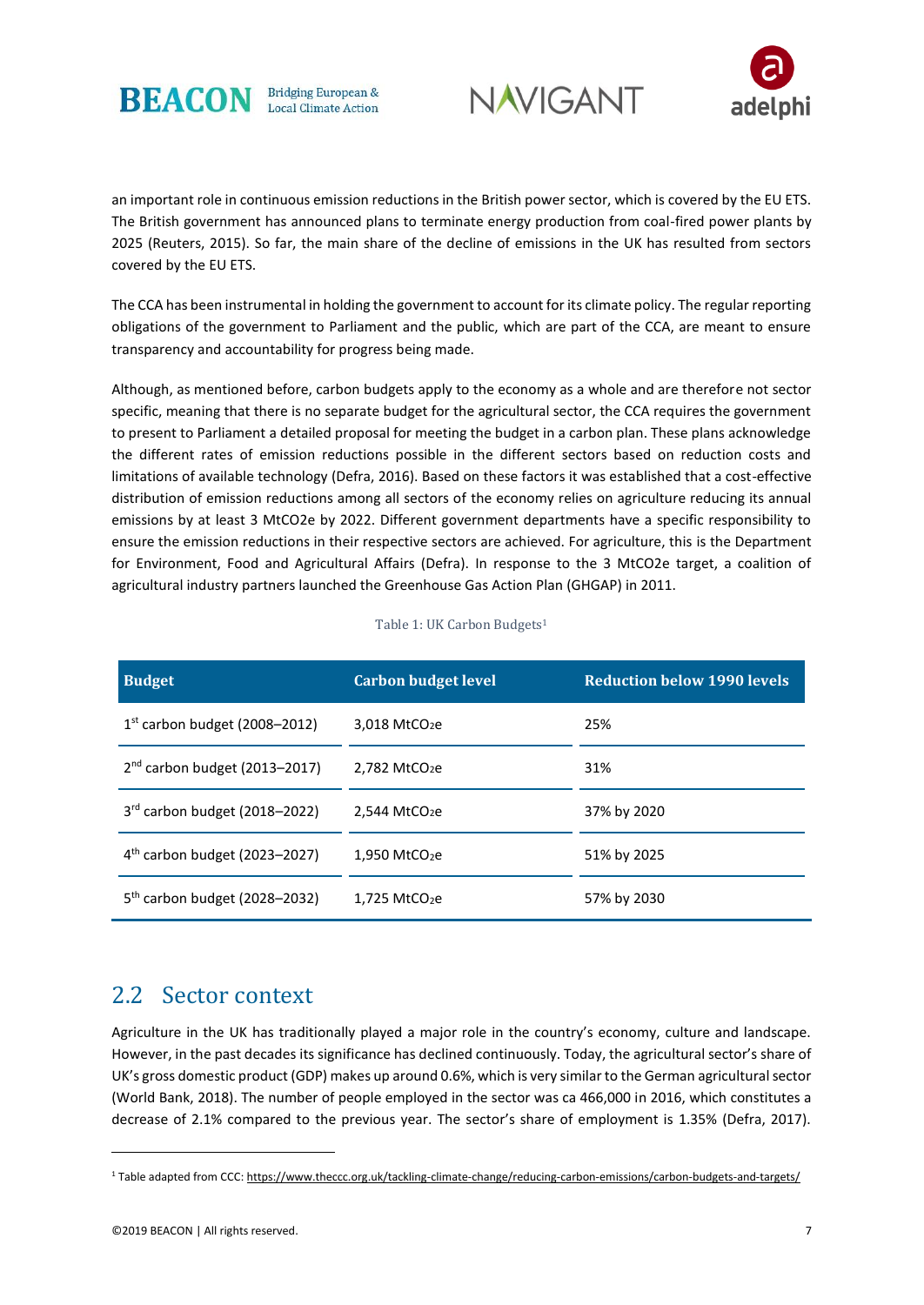





According to Eurostat, agricultural income in the UK fell by 4.1% between 2015 and 2016, the 8th largest fall among the EU Member States. Over the past few decades, the number of farms has decreased significantly, along with the number of people employed in the agricultural sector and its share of GDP, while overall output and productivity has seen a steady increase.

In 2016, the Utilised Agricultural Area (UAA) was 17.4 million hectares, while the amount of organically farmed land was at 508,000 hectares (Defra, 2017). The UAA covers 71% of land in the UK. The number and size of agricultural holdings saw opposing trends over the period from 2010 to 2016. While the total area on holdings increased by 2.4%, the number of holding declined from 222,000 to 218,000, thereby resulting in an increase of the average size of holdings to 80 hectares. The numbers of pigs and dairy cows remained relatively constant over the past few years, with 4.9 million and 1.9 million animals, respectively. The total number of cattle and calves increased slightly to just over 10 million. The population of sheep and lamb also saw an increase to 33.9 million animals in 2016 (Defra, 2017).

The agricultural industry is very well organised in a number of organisations, covering the breadth of the industry. The most significant ones include the National Farmers Union (NFU), the Agricultural Industries Confederation (AIC), the Agriculture and Horticulture Development Board (AHDB), and the Country Land and Business Association (CLA). Of particular significance is the fact that these organisations have a history of partnerships and co-operations, where the different industry bodies frequently cooperate in order to achieve a shared objective.

Current GHG emissions from the agricultural sector contribute to 9% of the country's overall emissions (Defra, 2017). It is estimated that this share could increase to 14% by 2035 due to other industries successfully reducing their emissions with a simultaneous rise in agricultural production. Overall emissions from the UK's agricultural sector have fallen by 18.6% over the period from 1990 to 2015 (Department for Business, Energy and Industrial strategy, 2017). The GHG intensity of the sector was reduced significantly over the same period. The most important GHG emitted by the agricultural sector in the UK is methane which accounts for the second largest share of the country's GHG emissions, after CO2. In 2015, emissions of methane (from agriculture and other sources) were estimated at 52.6 MtCO2e, which constituted approximately 10.5% of UK's GHG emissions in that year and also meant a reduction in methane emissions since 1990 of 16% (Department for Business, Energy and Industrial Strategy, 2017).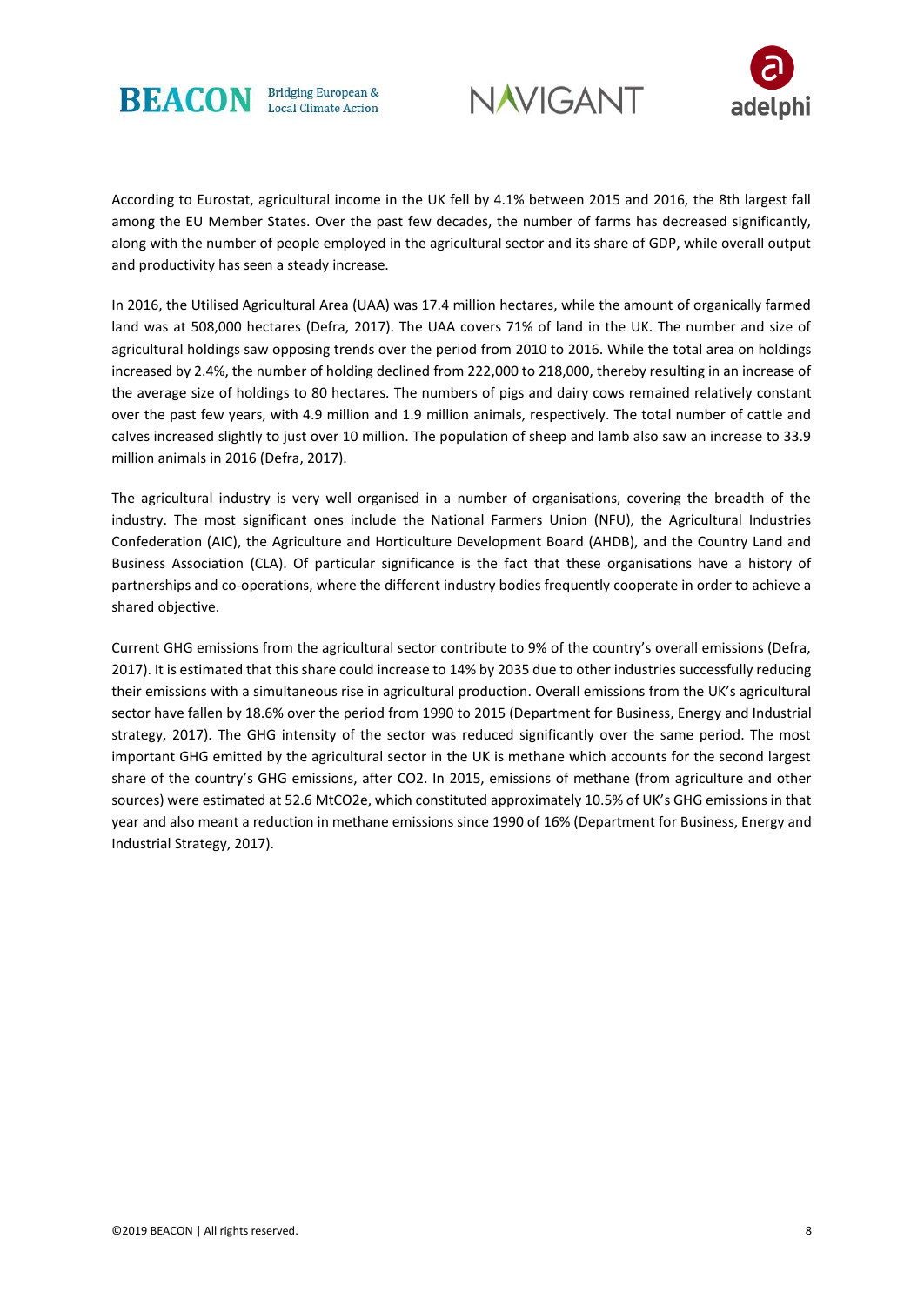





### 3 General description of the GHG Action Plan for Agriculture

#### 3.1 History

After the reduction target for the agricultural sector of at least 3 MtCO2e was accepted by the industry as realistic and achievable a Climate Change Steering Group composed of representative industry organisations was established. This Steering Group then drew up a framework for action, the GHGAP published in 2011. To deliver the actions outlined in the plan, a first phase delivery plan was produced, outlining the different actions to be implemented by the partner organisations in the period from 2010 to 2012.

The partnership and industry-led approach of the GHGAP was not a new phenomenon in the British agricultural sector. In 2009, the Campaign for the Farmed Environment (CFE) was established to provide an alternative to regulatory intervention and instead implement industry-led measures to retain environmental benefits. Similar to the GHGAP, the CFE consists of a range of organisations ranging from farming bodies to conservation groups. The CFE's 2013–2016 Delivery Plan aimed to establish a coherent approach across different industry-led initiatives, including the GHGAP, which was formally incorporated into the CFE in April 2013 (Defra, 2017b). Being part of the CFE as an umbrella organisation with local partners and associations has been hugely beneficial for the delivery of the GHGAP. This indicates that the partnership established for the GHGAP was based on previous similar initiatives. Defra, like the British government in general, supports voluntary industry-led undertakings and considers them preferable to regulatory interventions<sup>2</sup>.

#### 3.2 Legal basis

As a voluntary, industry-led undertaking the GHGAP for agriculture is not based on any legal provisions. There is, however, an obligation to adhere to the agreed emission reduction targets for this sector, for which the GHGAP is the principal mechanism for delivery.

Since the government is required to ensure the reduction of GHG emissions in line with the sector targets set out in the carbon budgets and carbon plans for all economic sectors, the department responsible for the agricultural sector must fulfil this responsibility. Defra therefore has a responsibility to ensure the successful reduction of GHG emissions in the agricultural sector. As mentioned in the previous section, it is the department's current position that the sector should continue to self-regulate and take the leading role while Defra provides support and critical assessments. Holding the agricultural industry to account for emission reductions while also supporting the sector in its mitigation effort is considered as the main role of the government with regards to the GHGAP.

1

<sup>2</sup> Personal correspondence with academic expert.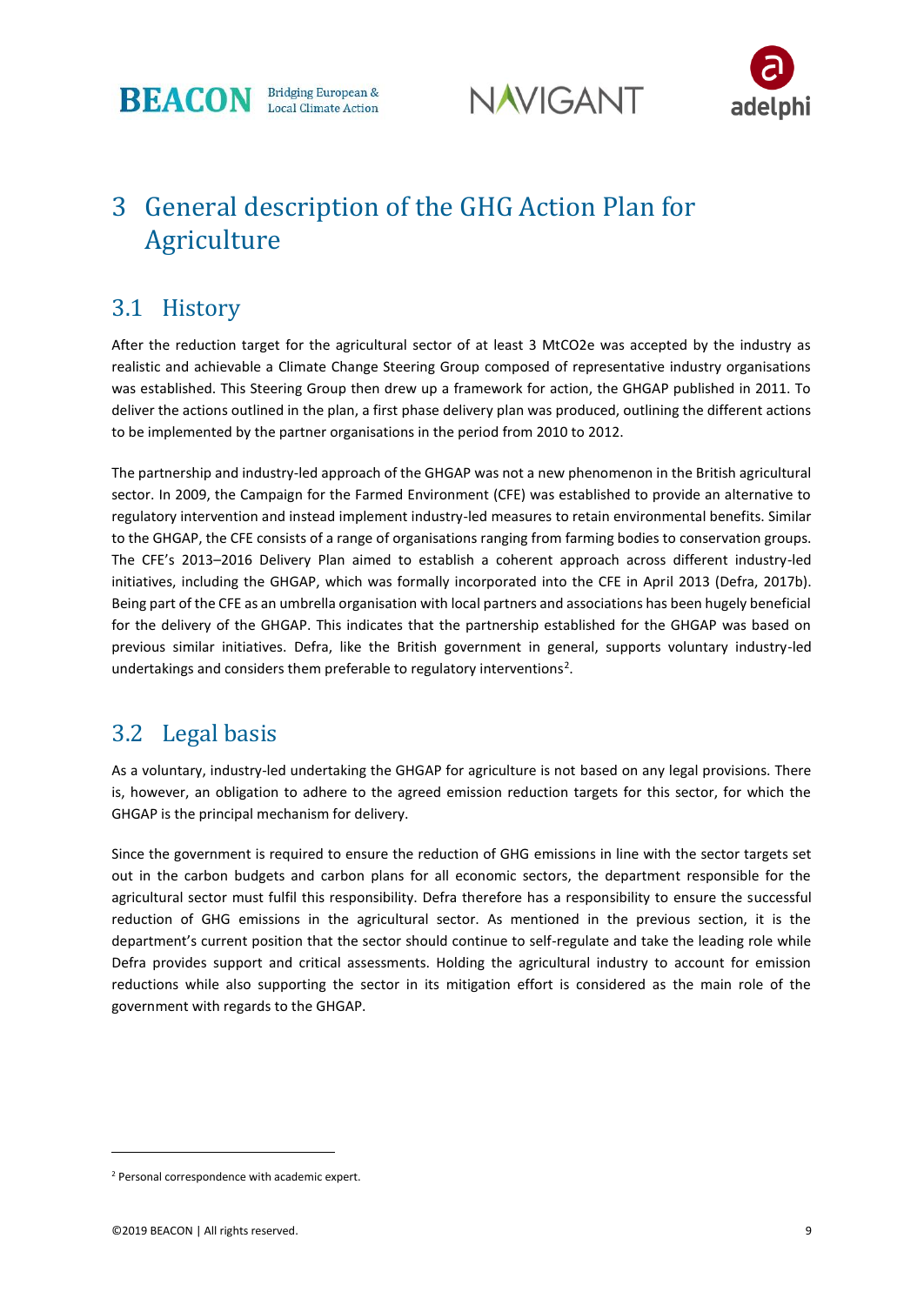



#### 3.3 Functioning

The GHGAP for Agriculture is a detailed action plan, containing measures to be taken forward in the period from 2011 to 2022, which are agreed and implemented by 14 organisations representing all areas of the agricultural industry. These 14 organisations, along with their local representations, consultants and advisers are involved to ensure all farmers and industry actors can be reached and their expertise included in the delivery of the GHGAP. The Steering Group, comprised of representatives from the different industry bodies, ensures the coordination of different activities to avoid duplication of effort and wide-ranging support for all relevant actors. The GHGAP utilises numerous channels of implementation and delivery, mainly building on existing networks and channels of communication.

The action plan comprises a comprehensive list of measures (see the following section), which cover a broad spectrum of activities to achieve GHG emission reductions. The focus of the GHGAP and its delivery plans is to promote overall resource use efficiency and thereby increasing business efficiency with the additional effect of reducing GHG emissions. The overarching approach follows a set of core objectives. These evolve around establishing a robust partnership and improving awareness amongst farmers of farm practices that will improve efficiency and business performance while reducing emissions at the same time. Other objectives include continuously updating technical advice, disseminating relevant information and developing effective means to deliver advice and training to all relevant actors (GHGAP, 2011).

Regular reviews of progress achieved are conducted both by the industry itself and Defra to assess the effectiveness of different measures included in the GHGAP to facilitate a focus on the most effective activities. Effectiveness is mainly measured by the number of actors that have taken up certain actions and the estimated impact of these actions on GHG emission reduction. For a more detailed discussion of these reviews and their methodology, see section 4.1. The groups of measures include, for example.

- The addition of new GHG mitigation trainings to the fertiliser adviser course or the take up of continuing professional development (CPD) by farmers;
- Provision of current advice on farming methods to increase efficiency through precision nutrient management techniques, improved soil management and livestock nutrition and other activities aims to penetrate the agricultural sector and have since April 2013 been facilitated by greater local engagement through the CFE's wide-ranging local coordination and delivery umbrella;
- Raising awareness amongst farmers and providing information regarding on-farm actions to reduce emissions through increased production efficiency are two of the GHGAP's core objectives (Defra, 2017b);
- Highlighting existing best-practice guidance and tried-and-tested methods of production largely provide the basis for actions to achieve such efficiencies as identified by experts in the industry partnership organisations (GHGAP, 2016);
- Further key areas of activity include crop nutrient and crop health management, livestock nutrition and progress on energy efficiency and renewable energy.

Defra supports the implementation of the GHGAP by investing in related scientific research, providing data on effectiveness of different measures through detailed surveys and regularly reviewing progress towards the emission reduction target. Initiatives complementing the GHGAP include for example the Agri-Technology Initiative and new Centres of Agricultural Innovation. These initiatives conduct research into innovative farming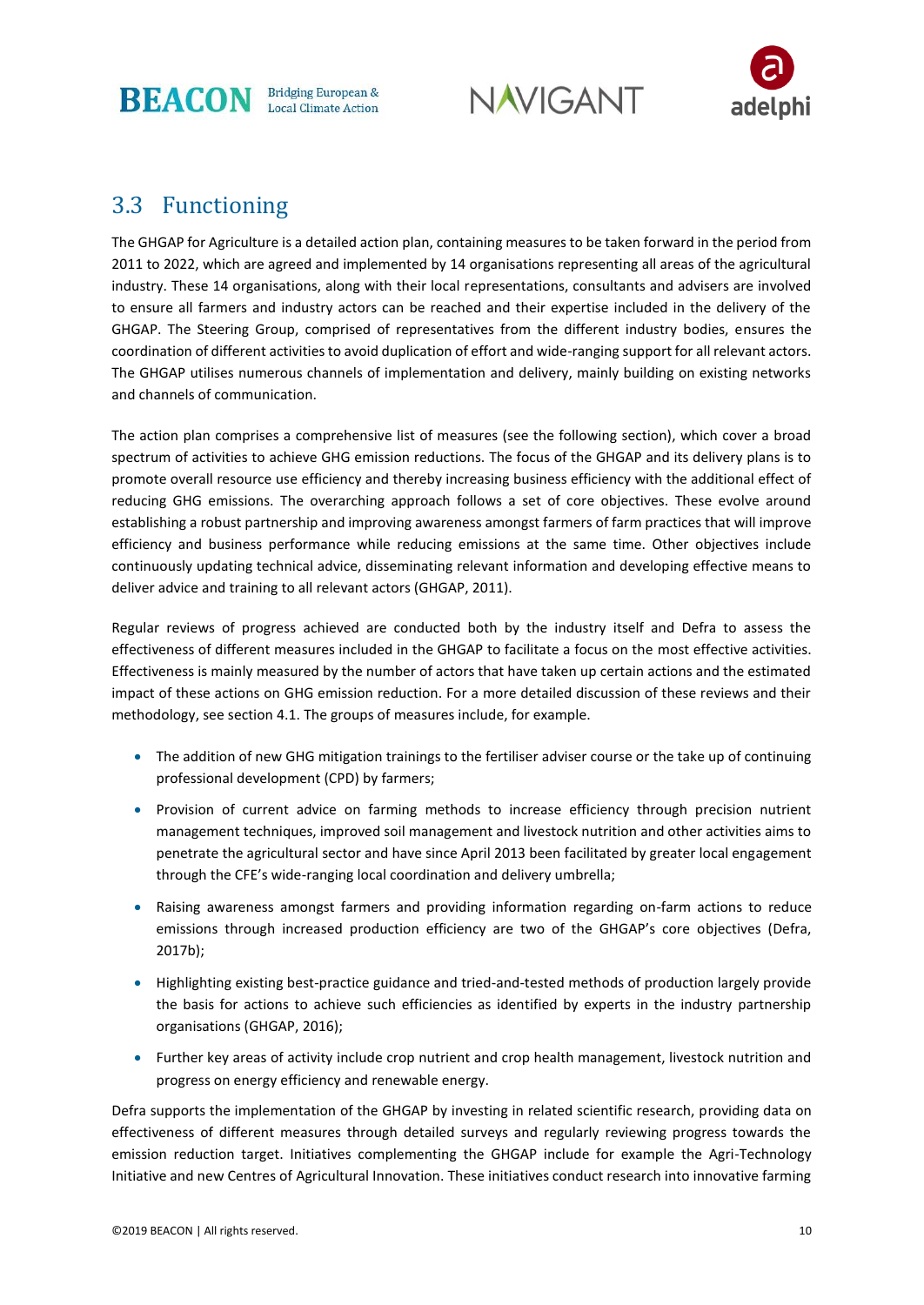





methods and new technological developments to assist the agricultural sector in becoming a world leader in modern and efficient farming.

#### 3.4 Interlinkages with other policy instruments

The agricultural sector in all EU Member States is regulated by the Common Agricultural Policy (CAP). The CAP is the main instrument for support of this sector, providing income support for farmers and supporting sustainable rural development across the member states. Subsidies for farmers are based on production, environmental considerations, animal welfare and food safety. After its reform in 2013, 30% of direct payments to farmers must be 'Direct Green Payments' which are linked to certain environmental public goods. These are based on three environmentally friendly farming methods, namely crop diversification, the maintenance of permanent grassland and dedicating 5% of arable land to environmentally friendly measures (European Commission, 2017b). While these provisions have numerous environmental benefits, including biodiversity protection and water quality, climate change mitigation is only one of several effects. Due to the CAP's regulation GHG emissions play only a very minor role in the allocation of subsidies and other funding mechanisms, which limits the scope of policy measures to address emissions in this sector. In the period from 2014–2020, the total allocation of direct payments amounts to EUR 22 billion (European Commission, 2017).

Further regulatory background conditions are the EU Water Frameworks Directive and Nitrates Directive which are being implemented by the Member States through own regulations and regulate certain aspects of fertiliser use, manure management and other aspects of agricultural practice. Similar to the GHGAP and CFE, the Tried and Tested Campaign, an industry initiative, aims at helping farmers meet the regulatory requirements of the Water Frameworks Directive by providing them with advice and a toolkit for their nutrient management (Tried and Tested, 2015).

The current political debate in the UK regarding agricultural policy is very much centred on the question of how the exit from the European Union, including from the CAP, will allow the country to implement and perhaps be even more ambitious in adopting further measures to protect the environment and address climate change (Department for Business, Energy and Industrial Strategy, 2017). The GHGAP is supported by several government strategies and programmes, which are mainly focused on research, providing data and developing innovative solutions. This includes the Agri-Tech Strategy, a partnership between government and industry to ensure scientific knowledge and insights are translated into new agricultural technology, innovation and sustainability benefits (HM Government, 2013).

The GHGAP analysed in this study only applies to the English agricultural sector, while the devolved administrations of Scotland, Wales and Northern Ireland have very similar agreements in place. Due to the administrative and political structure of the UK, climate policy is decided at the national level and GHG inventories and recording of emissions is also located at UK-wide level. While emission reduction targets are determined at UK level, the devolved administrations have some freedom in implementing own measures to achieve emission reductions. As a result, similar instruments are in place in these parts of the UK with slightly differing focuses.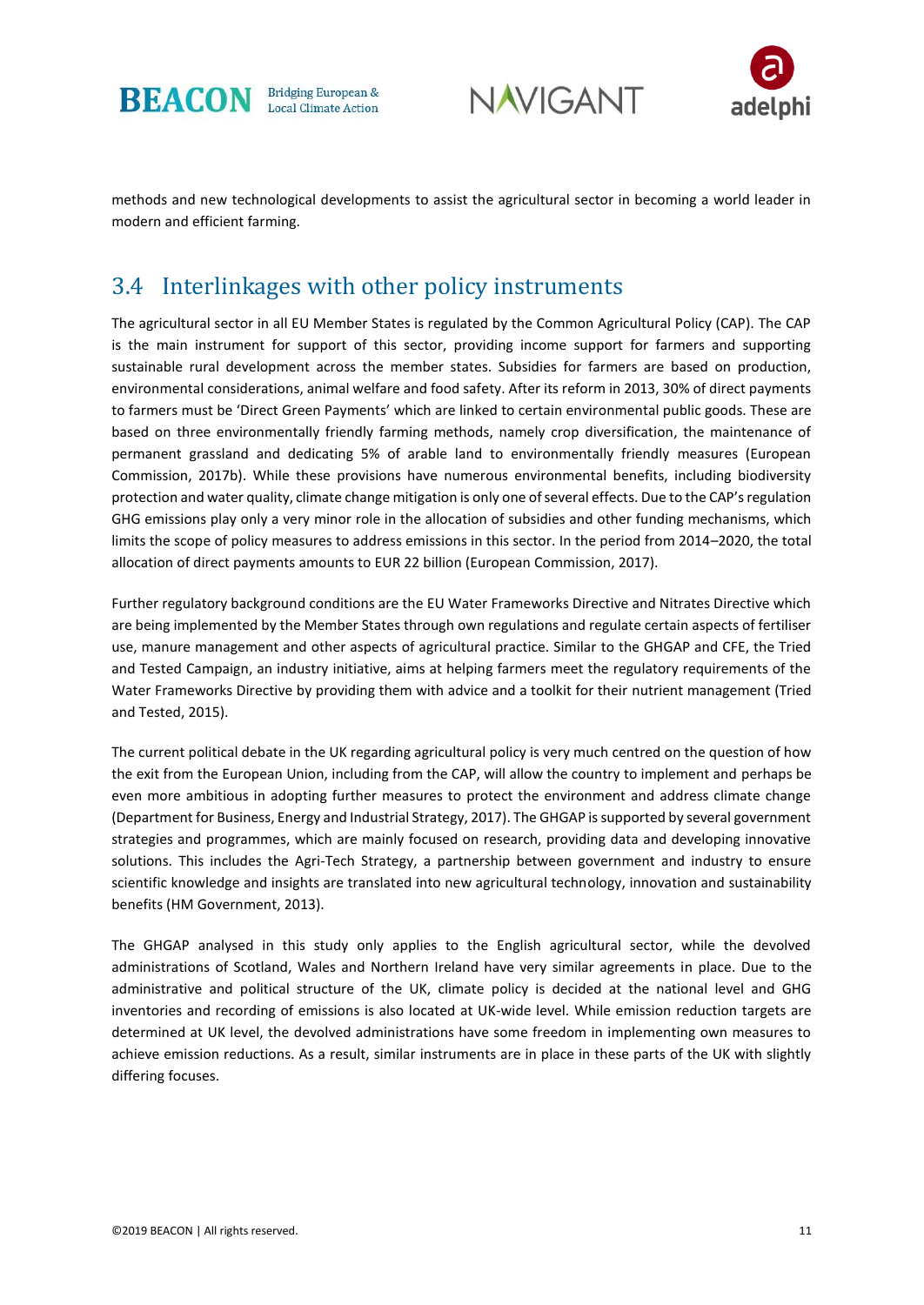**NAVIGANT** 



### 4 Impacts of the policy instruments

#### 4.1 Effectiveness

The latest estimates from 2016 place the emission reductions achieved through the activities of the GHGAP at 1 MtCO2e, which constitutes a third of the overall reductions necessary to realise the sector target by the end of 2022 (Defra, 2016b). As will be discussed later in this chapter, attributing emission reductions to the GHGAP is very challenging and the influence of many co-variables cannot be excluded with certainty. The industry review of this action plan assumes that, since the GHGAP is the principal mechanism for reducing agricultural GHG emissions in England, all or almost all of the reductions achieved result from GHGAP-related activities (GHGAP, 2016). Since the implementation of the GHGAP, several review reports have been produced by industry bodies and Defra. The 2012 Defra review concluded that significant progress had been made by the industry and that the 3 MtCO2e per year reduction target could be achieved by the end of 2022 given continued efforts and a focus on most successful measures (Defra, 2012).

An industry progress report of the GHGAP emphasises the role of the action plan in driving up knowledge about mitigation actions, increasing commitment amongst feed advisers to assist livestock farmers in implementing actions facilitating GHG reductions, and providing continuous professional development training for crop nutrition advisers on efficient nitrogen use (GHGAP, 2016). Targeted activities in the grazing livestock sector have led to improvements in nutrient management through the adoption of nutrient planning tools and management methods. In addition, the 2016 industry review of the GHGAP states that apparent interest in soil management across the industry is at its highest level (based on turn out at events, the number of articles in the industry press and other indicators). Regarding activities in the area of livestock nutrition, many farms with livestock are receiving expert advice or using a ration programme to optimise their fodder. In dairy herds, this has led to a reduction in dietary protein levels with simultaneously increasing milk yields, resulting in lower N2O emissions. Developments in the quality of feeding materials, along with tailored advice for farmers, are having significant impact on this progress (GHGAP, 2016). The provision of current information about energy efficiency measures and on-farm renewable energy projects, which is distributed through press, events, and other established communication channels, has been able to reach a large share of farmers<sup>3</sup>. Many of these activities have benefitted significantly from joining the CFE umbrella initiatives. This network delivered 373 events on resource protection and resource use efficiency within the period from April 2013 to June 2015. These events particularly addressed the GHGAP's priority areas of soil and land management and crop nutrient management.

1

<sup>&</sup>lt;sup>3</sup> The emissions from these sources are included in the EU Emissions Trading System.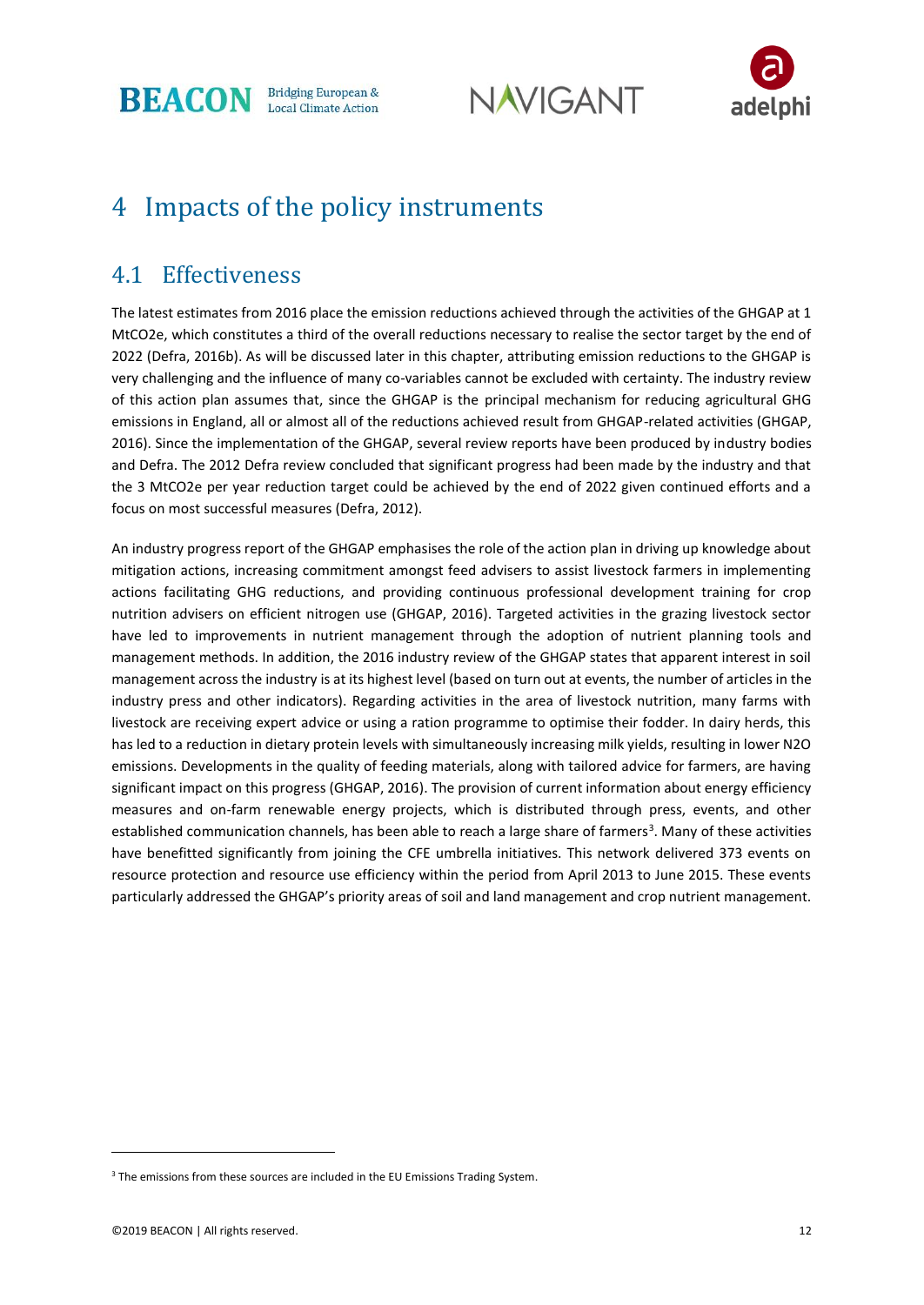





**Bridging European &** 

**Local Climate Action** 

**BEACON** 

Figure 1: Possession of nutrient management plan (GHGAP, 2016)

In its first phase of delivery, from 2011 to 2012, the GHGAP's main focus was on giving advisers, consultants and trainers the necessary information, knowledge and tools to assist farmers in identifying possibilities for increased efficiency. The second and third phase delivery plans built on this effort and focused on the more effective areas of activity. For the period from 2016 to 2022, this will include an economic roadmap for technically feasible reductions of emissions from manures and slurries, the publishing of a Nutrient Management Guide, and increased manure management planning in the beef sector (GHGAP, 2016).

When assessing the impact of this action plan, it is important to consider that measuring the effects of the different activities realised through the GHGAP comes with many difficulties. Additionally, it should be kept in mind that the reviews and data included in this section are based on official reviews by the government department responsible (Defra) and the industry itself, while no independent assessment is available at this point. The estimate of 1 MtCO2e decrease in emissions by the Agricultural Statistics and Climate Change publication (Defra, 2016) is based on modelling the impacts of the current uptake of relevant mitigation measures included in the GHGAP. The current uptake rates are in turn based on the Farm Practices Survey (FPS, 2015). For those activities covered by the GHGAP but not included in the Farm Practices Survey, estimates were taken from the industry's GHGAP progress report (GHGAP, 2016).

Monitoring the uptake of different activities that result in GHG mitigation provides insights into progress towards achieving the 3 MtCO2e reduction target as well as identifying the contributions from different kinds of activities. Since the implementation of the GHGAP in 2011, the most significant impact on emissions has resulted from methods related to nutrient management. These have led to an estimated mitigation effect of 0.4 MtCO2e by 2016, which constitutes around 37% of the assessed maximum technical potential for reduction by this method (0.9 MtCO2e) (Defra, 2017b). Nutrient management has therefore contributed almost half of the emission reduction in the agricultural sector since the adoption of the GHGAP.

An important shortcoming of the progress reports and data collected so far is the lack of a common set of indicators to appropriately reflect the progress made in all areas of the industry. This fact is emphasised by both the GHGAP progress report and the reviews by Defra. This lack of suitable indicators adversely affects the validity of critical assessments of activities taken forward so far and hinders progress in understanding what farmers are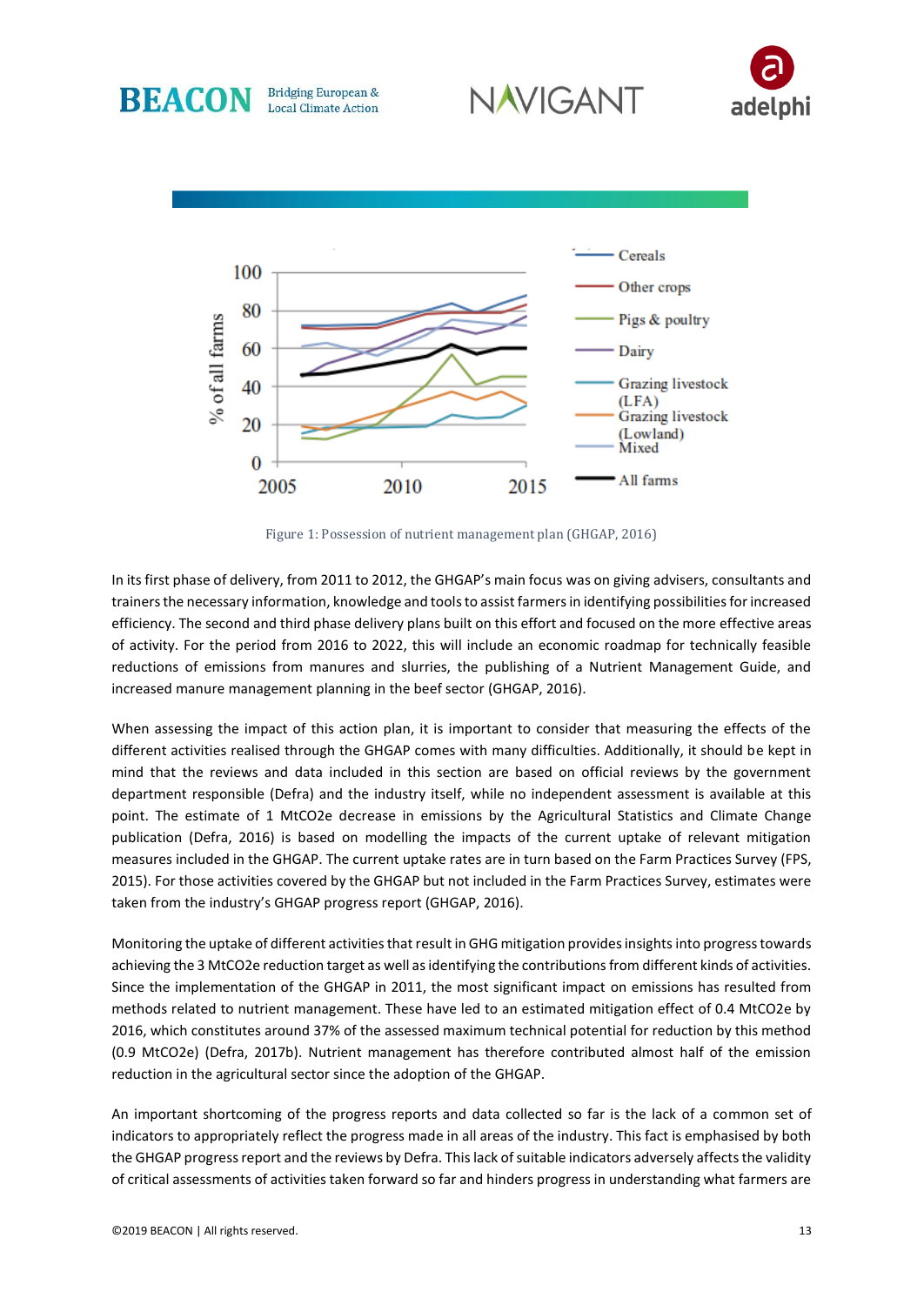





investing in, for what reasons and what possible barriers to productivity improvements might still exist. Until now, industry, government and independent advisers are using three different sets of indicators for assessing progress (GHGAP, 2016). Improved data sharing in the future is intended to facilitate better progress evaluations and to attribute outcomes to specific actions being taken by the GHGAP.

Not being able to clearly attribute environmental outcomes to certain initiatives and activities makes a detailed evaluation of the GHGAP's impact challenging.

#### 4.2 Cost efficiency

No cost estimates for emission reductions achieved through GHGAP-related activities are available at this point, which makes a valid evaluation of the instrument's cost efficiency impossible. Only qualitative assumptions can be made for an approximate assessment of the GHGAP's cost efficiency. These are also based on general experiences with voluntary approaches for climate change mitigation.

Based on its voluntary nature and wide range of activities the GHGAP provides abundant flexibility in how the emission reduction target is to be achieved by the industry. This flexibility arguably also leads to a degree of cost efficiency since it allows actions to be taken, which incur the largest beneficial outcome with least financial cost. The leading role of industry actors also means that the best ways to improve and implement on-farm methods to increase efficiency are being identified by the people most familiar with them. According to expert opinion, most farmers are forced to make decisions as market actors and in the interest of business outcomes, therefore opting for activities that promise cost reductions while also contributing to climate change mitigation. As actors in a competitive market, farmers have to take cost-effective measures in order to run a competitive business<sup>4</sup>.

Public financial resources and funding only play a minor role in the GHG mitigation efforts of the agricultural sector. Government funding is mainly supplied for research and development, including GBP 160 million (ca. EUR 181 million) to be invested in the Agri-Technology Strategy (HM Government, 2013). Further financial incentives are provided for energy efficiency measures and renewable energy use, as part of economy-wide programs such as feed-in tariffs for small-scale renewable energy plants.

The GHGAP can be seen as a very cost-efficient instrument since the voluntary approach provided the industry with the flexibility to identify the most cost-efficient means for reducing GHG emissions. As many of these measures also increase overall efficiency and profitability of farming businesses, they incur financial benefits for farmers and can therefore be regarded as highly cost-efficient with even positive financial outcomes. The GHGAP has been implemented by industry organisations without core government funding. It has been stated by the executing organisations that this lack of funding has been restraining their activities<sup>5</sup>. An overall cost estimate of the GHGAP is undermined by the fact that the different organisations involved integrated the GHGAP measures into their already existing activities.

**-**

<sup>4</sup> Based on authors' correspondence with academic expert.

<sup>5</sup> Based on authors' correspondence with an organisational representative.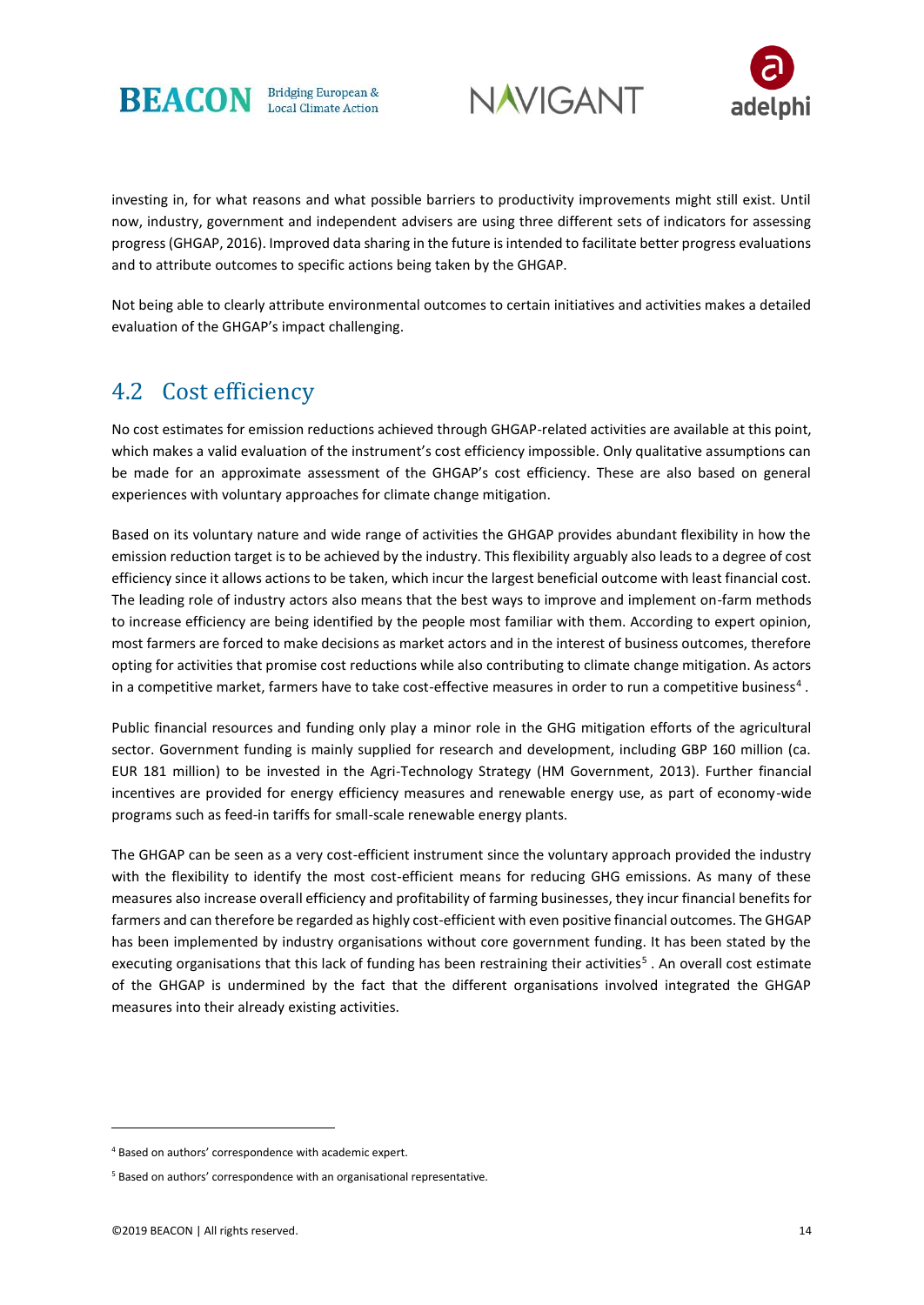**NAVIGANT** 



#### 4.3 Co-benefits and side-effects

As discussed earlier, reduced GHG emissions are for the most part not the primary objective of actions taken by farmers and growers. The main message of actions taken forward is one of increased efficiency and improved production methods to enhance business performance. The activities taken in the first phase of delivery of the GHGAP have helped in establishing the link between better production efficiency, land management decisions, and associated benefits regarding profitability of farms. Such improvements in profitability and production are important co-benefits of the GHGAP, along with wider environmental protection and reduced pollution through better soil management and fertiliser use as well as energy efficiency.

While it is the explicit aim of the GHGAP to reduce emissions in the sector, the activities included in the action plan mainly aim to improve sustainability and efficiency more broadly, with GHG reductions as a side effect. Achieving the goal of climate change mitigation is therefore attempted by utilising its co-benefits. The dissemination of information regarding best-practice methods such as the Tried and Tested Campaign increase the knowledge base of actors in the sector. This is facilitated by new methods being used to reach farmers who usually do not attend events where such information is dispersed. Disseminating training, advice and information on modern production methods improves the agricultural sector's overall competitiveness. Fostering and strengthening cross-industry partnerships and networks, the exchange of knowledge and experience, and slowly changing attitudes and behaviour of farmers can be regarded as further co-benefits.

#### 4.4 Success factors and challenges

A significant success factor of the GHGAP has been the partnership-based institutional and organisational landscape of the agricultural sector in England. The action plan could therefore build on existing collaborative efforts, utilising existing synergies and networks. This enabled the GHGAP's overall strategy to not duplicate efforts or establish a number of new instruments, but to integrate its efforts into existing initiatives and focussing on filling the gaps. Examples of activities that resulted in significant impacts are therefore mainly those that are embedded in other initiatives, for examples nutrient management, crop storage, and generally improving management practices (Defra, 2017b). The fact that all major industry organisations are part of the GHGAP and act as facilitators in its implementation has played a significant role in its success. The Steering Group plays an important leadership role and acts as a catalyst for action. With representatives from all industry organisations under the umbrella of the GHGAP the members of the Steering Group implement actions und the banner of their respective organisations. The GHGAP provides an overarching framework for actions taken forward by the individual organisations.

Another significant aspect underlying the successful implementation of the GHGAP is the regulatory background, which established a clear emission reduction target the sector has to achieve by the end of the third carbon budget (2022). Since Defra has a special responsibility to ensure the fulfilment of the target, there is an implicit threat of government regulatory intervention should the voluntary initiative not lead to sufficient emission reductions.

Framing actions covered by the GHGAP around a message of improved efficiency, resource use and business productivity is one of the main aspects why awareness raising amongst farmers has been a successful effort and has led to farmers taking actions that lead to emission reductions. Climate change mitigation has only played a minor role as a motivating factor. Farm surveys indicate that the main incentive for taking up GHGAP activities is grounded in business considerations (FPS, 2015). For the sector, improving competitiveness and profitability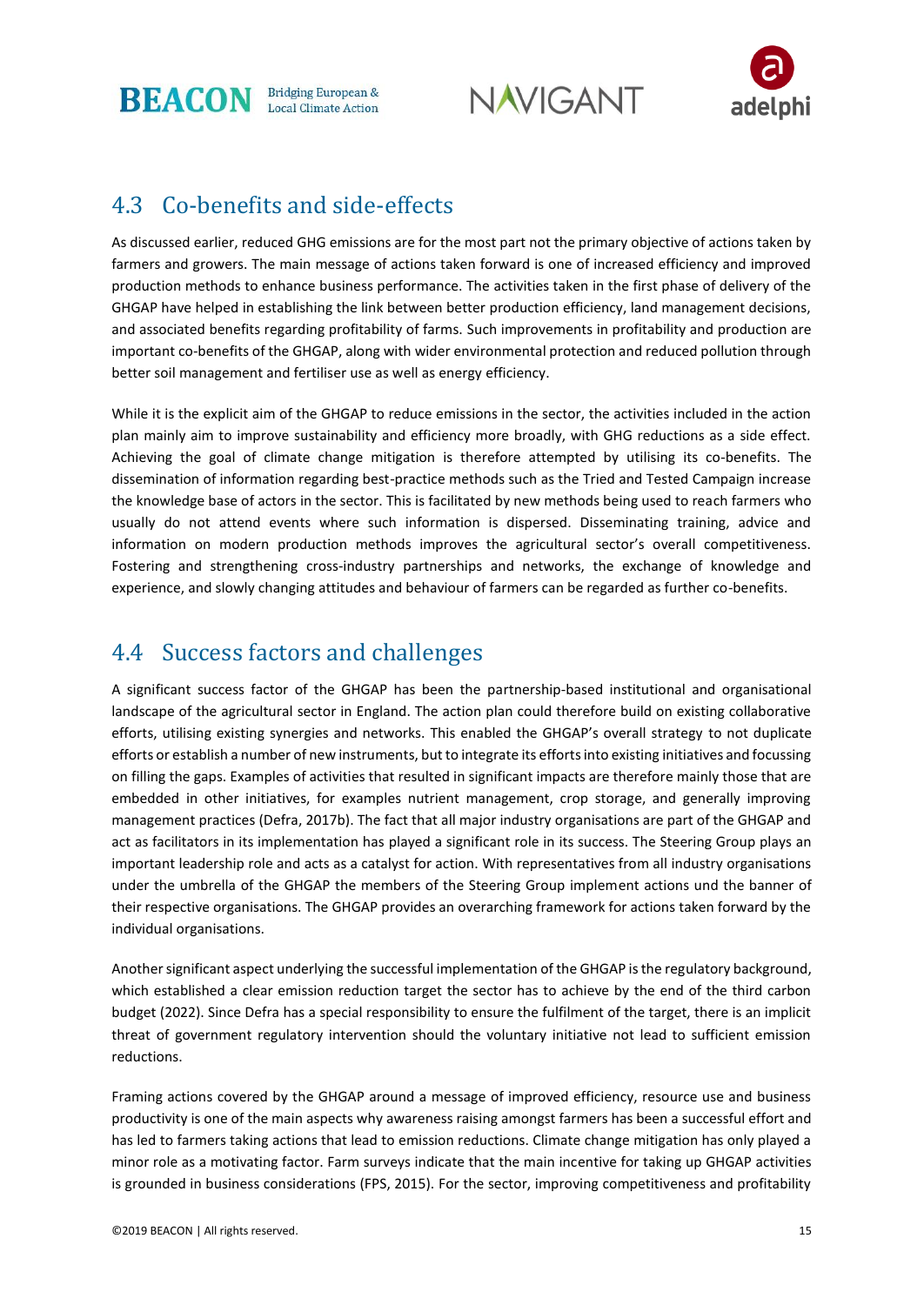





are much stronger messages than contributing to climate change mitigation. The agricultural industry is receptive to the message of climate change mitigation if it is integrated with messages of improving farm practices, with increased productivity being the key point of engagement. According to a survey amongst farmers and industry actors that forms part of a Defra review of the GHGAP's progress, the necessity of emission reductions in itself was not seen as a sufficient entry subject to engage actors with the GHGAP (Defra, 2017b). Focussing on the most effective channels of communication has been another important success factor of this action plan. The Steering Group provides coordination of communicating messages which emphasise productivity gains through increasing efficiency and decreasing emissions. Focussing on messages that are linked to and consistent with existing practices instead of an entirely separate climate change message/communication has been essential in the wide-spread uptake of on-farm activities.

However, in many parts of the agricultural industry, further progress in emission reductions will be challenging and associated with significantly increasing costs. Some measures can only result in marginal further changes in emissions, for example regarding nitrogen emissions through livestock nutrition. One of the challenges for reducing emissions in the agricultural sector also provides an opportunity: emissions stem from a very wide range of activities, which means a large number of farm practices is potentially available to reduce emissions. But identifying the most effective actions to be taken remains a challenge in this context. As discussed earlier, improvements in data collection and reporting are required to critically assess progress and be able to identify the most effective measures efforts should be focused on. The wide-spread range of activities covered by the GHGAP needs to be more targeted in the future. After identifying key activities, effective methods and technologies, the areas with the greatest scope for GHG mitigation can be addressed more directly. A current challenge lies in the lack of measurable objectives for the different GHGAP areas of activity and their link to mitigation actions (Defra, 2017b). Improved reporting can supply important data necessary to establish links between on-farm activities and outcomes for mitigation and measure their effects. Providing statistical series data, for example from the Farm Practice Survey is necessary to gain important insights into where further focus of the GHGAP should be directed.

While a large share of farmers has taken up actions which, as a by-product, reduce emissions, many remain sceptical and have as of yet not been successfully reached by the messages of the GHGAP. Engaging the sceptical groups amongst agricultural actors remains a challenge and requires very pro-active outreach efforts (GHGAP, 2016). To achieve its emission reduction target for 2022 the GHGAP has to intensify its efforts and engage those actors that have so far not been involved in its activities. The improvements achieved by the GHGAP until now will not be sufficient to reach the target of 3 MtCO2e reduction in emissions by the end of 2022. While progress has been made, it is still patchy and increased momentum and pro-active action is needed to fulfil the sector's emission reduction potential. Increasing work/engagement with essential influencers and multipliers such as agricultural advisors forms an integral part of the future work of the GHGAP.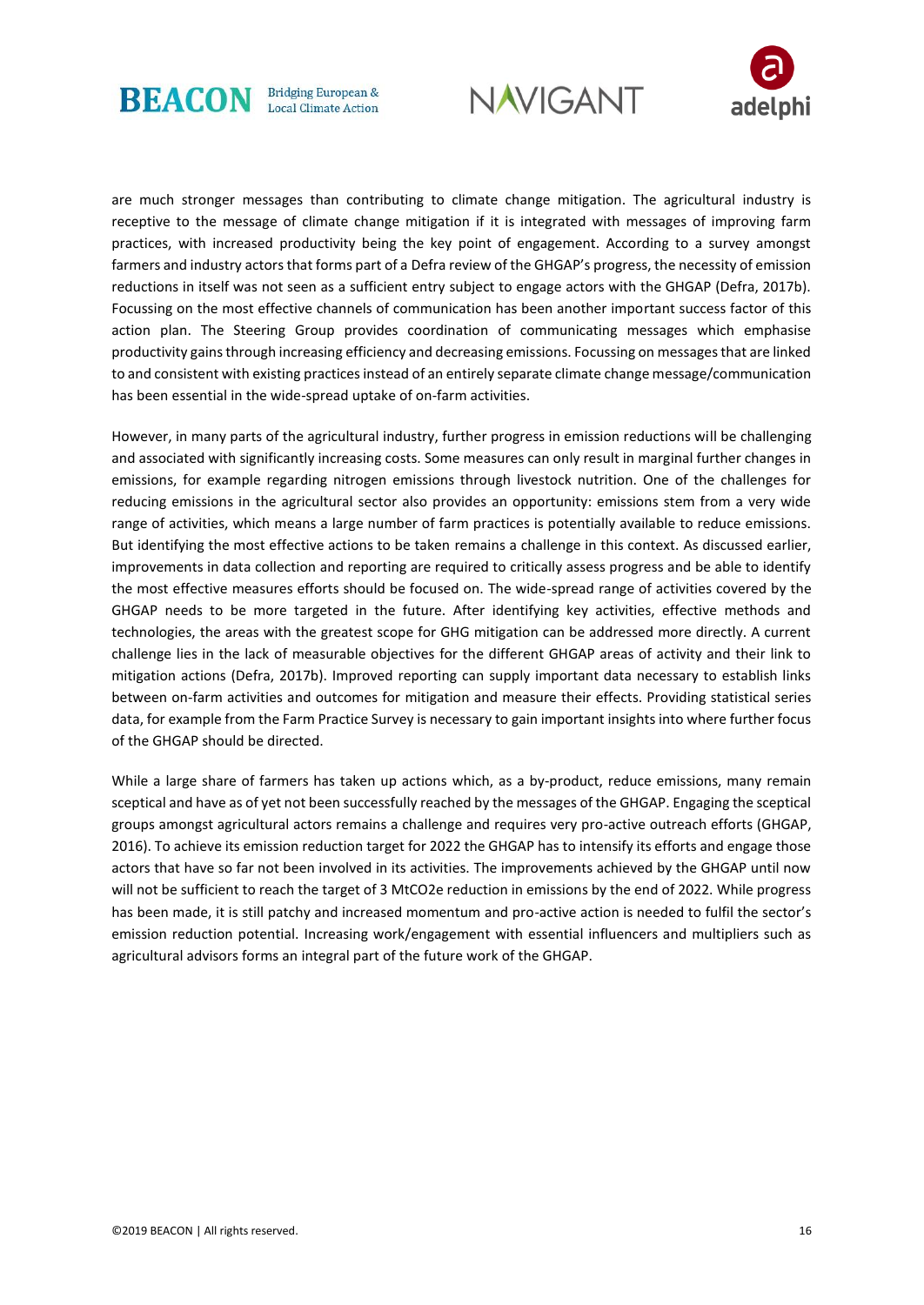**NAVIGANT** 



### 5 Transferability

#### 5.1 General comparability of the context

Comparability of the German and British agricultural sectors is very high regarding economic, political and structural context. In both countries agriculture makes up about 0.6% of GDP (World Bank, 2018) with a continuously decreasing trend in the sector's economic significance over the past few decades.

The UAA in Germany amounts to 16.7 million hectares, compared to the UK's 17.4 million (Statistisches Bundesamt, 2017). This means a larger share of the country's land area is under agricultural cultivation in the UK. Average farm size in Germany in 2016 was 60 hectares (80 hectares in the UK), with a share of farms using organic production methods of 7%, which is similar to the UK. A special feature of the German agricultural sector is the fact that almost half of farms (46%) are run as a secondary occupation. This means that the 1 million people working in agriculture amount to 0.5 million full-time equivalents, only slightly higher than the 466,000 workers in the British agricultural sector. The production value of the German agricultural sector was estimated at EUR 51.7 billion in 2015 with almost half of this value coming from crop cultivation and livestock (Federal Ministry for the Environment, Nature Conservation, Building and Nuclear Safety, 2017).

Both countries also have similar shares of GHG emissions stemming from the agricultural sector, with approximately 8% of total emissions produced by this sector in Germany (Federal Ministry for the Environment, Nature Conservation, Building and Nuclear Safety, 2017). In the UK, latest estimates place the share of GHG from this sector at 9% of overall emissions. Significant emission reductions with simultaneous increases in productivity of the agricultural sector were achieved in both countries since 1990. In Germany, overall agricultural emissions have declined by 15.9% between 1990 and 2015 (Umweltbundesamt, 2017). As mentioned in section 2.2, the UK's agricultural sector reduced its GHG emissions by 18.6% over the same period (Department for Business, Energy and Industrial Strategy, 2017).

Important regulatory instruments in the German agricultural sector include the Fertiliser Application Regulation (Düngeverordnung), which was amended and implemented in May 2017, thereby putting into effect the main provisions of the EU Nitrates Directive. The Joint Task for the Improvement of Agricultural Structures and Coastal Protection (Gemeinschaftsaufgabe Verbesserung der Agrarstruktur und des Küstenschutzes (GAK)) is the most significant funding instrument for farming and forestry, coastal protection and rural development with more than EUR 1 billion of total annual funding. The GAK contains numerous agricultural structure and infrastructure measures in its framework plan (Federal Ministry of Food and Agriculture, 2018). An important difference in the political and administrative circumstances of Germany and the UK is Germany's federal structure whereas the individual federal states (Länder) partially implement their own funding instruments or regulatory measures.

The agricultural sector in both countries, as is the case in all EU Member States, is heavily regulated at EU level. A lot of the same regulations therefore apply in Germany and the UK, significantly reducing the flexibility in policy measures and aligning the regulatory context. A further similarity of the context in both countries is the fact that the agricultural sectors are very well organised and have several strong interest groups representing the interests of farmers, growers and other actors.

While partnership-based and industry-led initiatives such as the Campaign for the Farmed Environment, the Tried and Tested Campaign or Catchment Sensitive Farming, which supports farmers in meeting their statutory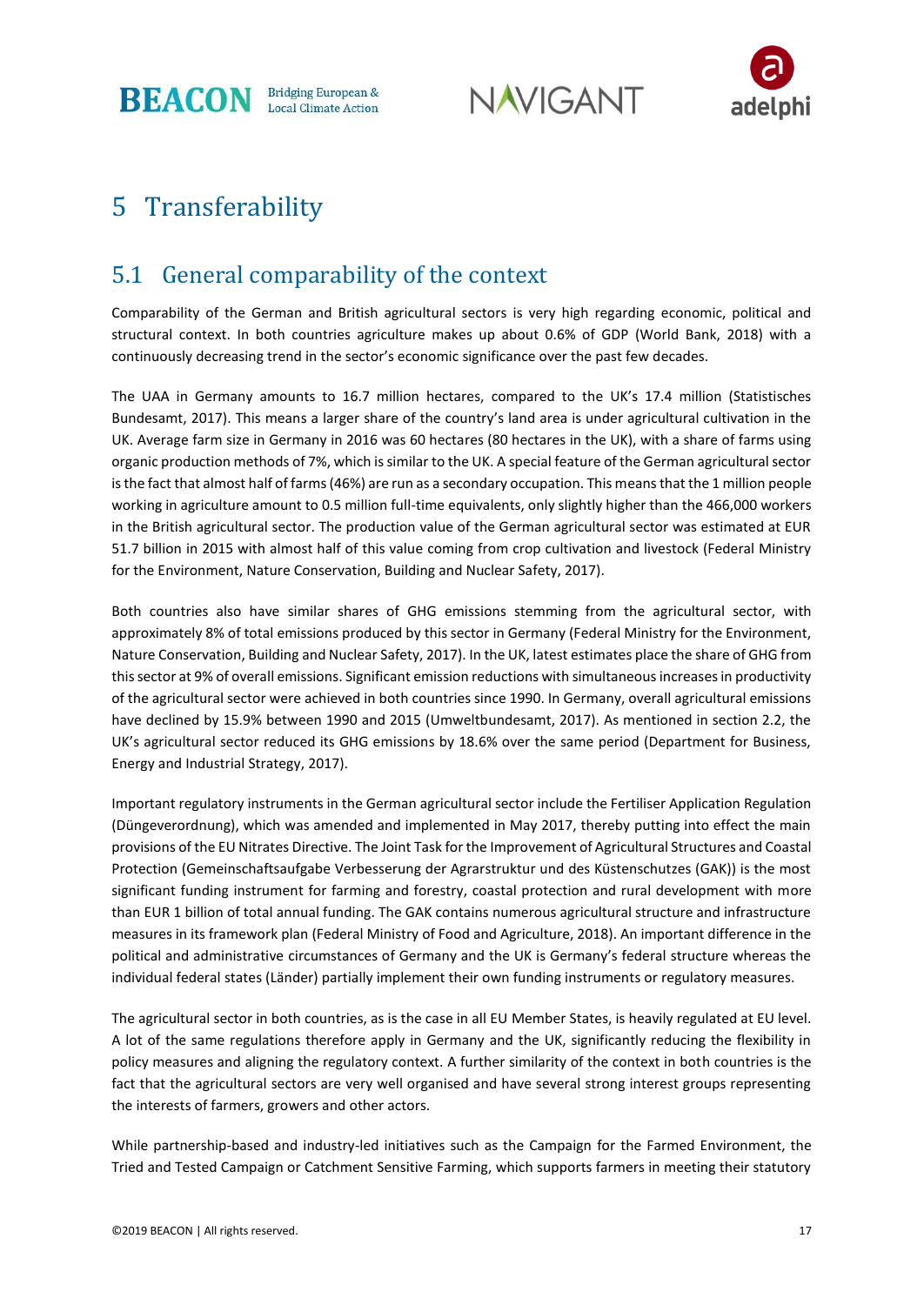





requirements under the Water Framework Directive, this culture of public-private partnerships is not transferable to the German context. No comparable institutions exist in Germany at the moment, which could provide an important building block for a similar action plan. Partnership approaches and voluntary action have been the preferred policy instrument in British agriculture long before the GHGAP was established.

Another significant difference exists in the overall climate policy context of the two countries. While the British government is legally obligated to reduce emissions, and can be held accountable by Parliament, an equivalent legal context cannot be found in Germany.

#### 5.2 Properties of the instrument

As a voluntary and industry-led undertaking the GHGAP represents a very flexible and adjustable approach to reducing emissions in the agricultural sector. Legal implementation would not constitute an issue in this context as no legal provisions are required. However, given the statutory obligation of the British government to ensure compliance with the carbon budgets, the legal background of the instrument is quite different from the German regulatory context. As will be discussed further in the following section, voluntary approaches do not produce the necessary results as stand-alone instruments but are most effective in combination with a regulatory framework that provides incentives for action.

For the German context this means that the instrument would act as a complementary measure to existing regulations such as the amended Fertiliser Application Regulation (Düngeverordnung), the German Sustainable Development Strategy and several EU directives regulating for example water pollution and fertiliser use. Yet, the strict legislative framework of the CCA and its carbon budgets is essential for the success of a voluntary approach like the GHGAP. Additionally, a clear and believable government statement that regulation will be enacted if meaningful mitigation is not achieved through voluntary measures, as is the case in the context of the GHGAP, is deemed necessary<sup>6</sup>. To ensure the emission reduction target is achieved by means of a similar action plan, accompanying measures need to be in place. A regulatory background that provides a clear framework and incentive to achieve real emission reductions therefore seems a necessary component of a similar instrument. An opportunity to establish a similar legislative context in Germany comes with the planned climate change law to be developed in 2019. This could provide a comparable background to that found in the UK and make meaningful action based on a climate action plan more likely.

Partnership approaches can facilitate cooperation, especially when logistical, organisational and financial support is provided by the government. A common set of objectives within a wider regulatory framework which defines reduction targets and clear guidelines is necessary. Based on this framework, a consensual agreement to give the industry the flexibility to decide how to achieve this target can be reached. However, a fundamental question regarding the effectiveness of such a voluntary instrument remains. Since such a voluntary measure by definition does not involve enforcement mechanisms, the amount of resulting emission reductions is highly uncertain. To increase the instrument's chances of success an important step is to identify potential industry organisations and interest groups. Working through channels of communication that farmers already know and trust has proven very effective for the GHGAP and could provide benefits for a similar instrument in Germany.

1

<sup>6</sup> Based on authors' correspondence with independent expert.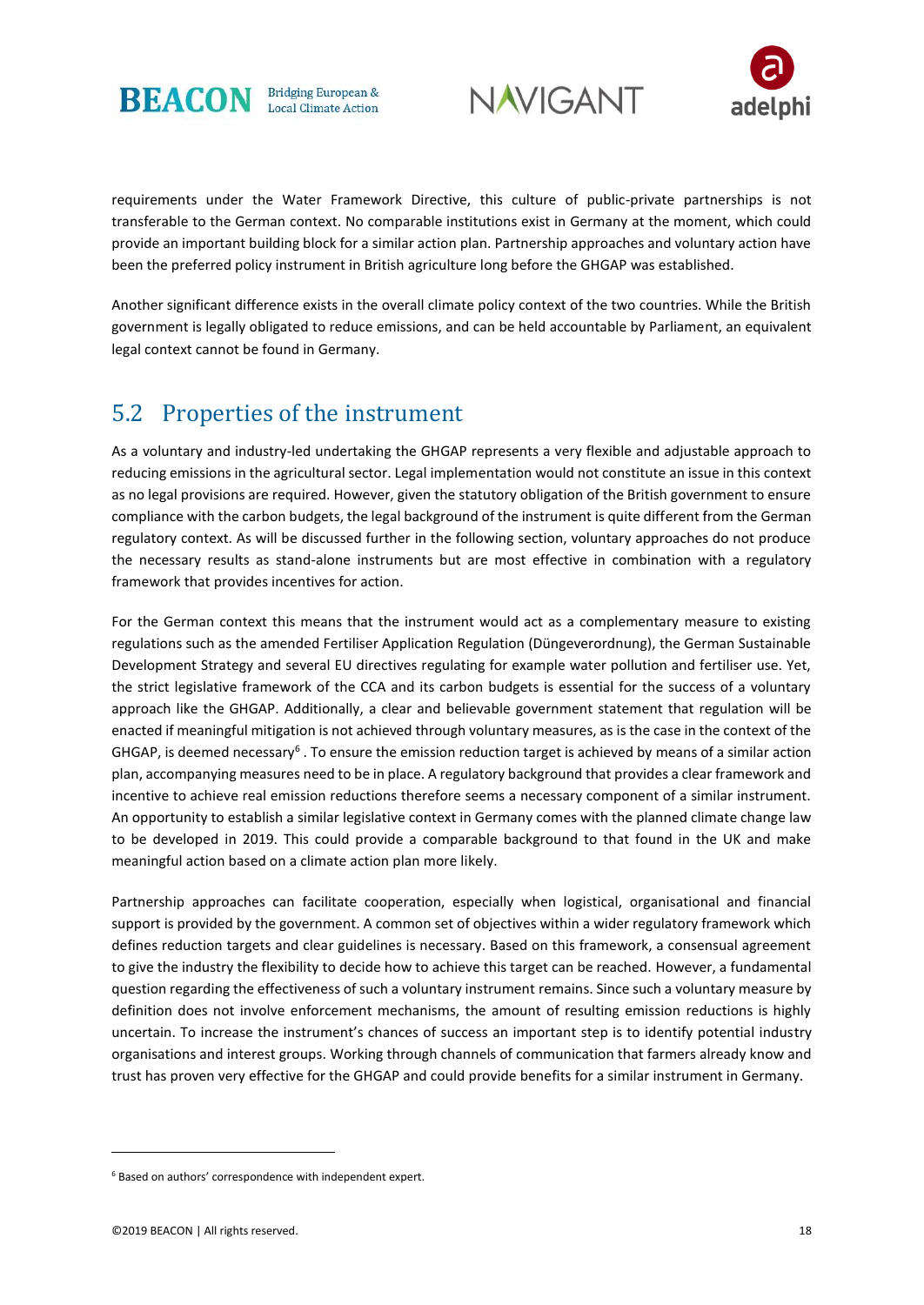**NAVIGANT** 



#### 5.3 Potential impacts

Estimating the potential impact of a voluntary initiative is plagued by similar difficulties as were discussed regarding the attribution of outcomes to the GHGAP (see section 4.1). The main difficulty is attributing the mitigation effects to the activities covered by the action plan. Additionally, the climate change mitigation impact resulting from an action plan for GHG reductions in the German agricultural sector would be dependent on many variables. The most important determining factor in this context is the willingness of the industry to actively support and implement the necessary activities. Since no enforcement or punitive measures are involved, it would be easy for the agricultural industry to agree to certain measures but lack the willingness to ensure their implementation. In addition, even when at an organisational level this willingness exists, it has to translate into individual farmers taking action. There is an explicit risk that individuals will free-ride and avoid becoming active themselves and instead rely on other people's actions to meet the sector-wide targets.

A voluntary approach will not achieve 100% of the reduction potential and quite possibly less impact than a regulatory or incentive-based approach. However, implementing good practice methods and raising awareness about potential efficiency gains while simultaneously providing the necessary information and advice can have sector-wide benefits for emission levels as well as productivity and competitiveness. While voluntary actions are likely to achieve only relatively modest emission reductions, they can form the basis for more extensive policy interventions.

Realistic expectations regarding the potential impacts of this kind of instrument are important as not all farmers will be willing to participate, nor will those who do take action implement all possible improvements.

### 5.4 Conclusion

Introducing an instrument similar to the GHGAP for Agriculture to Germany would be recommended for several reasons. First, it offers a flexible and cost-efficient way of achieving emission reductions without significantly constraining the choices of farmers through regulatory instruments. Instead it would facilitate activities that increase efficiency and sustainability while also aiming at higher productivity. Through modernised farming methods, continued training of farmers and efficient technologies, significant emission reductions can be achieved.

Secondly, given that the main emphasis of this instrument is on measures that carry a financial benefit for farmers, while simultaneously reducing emissions, actors in the agricultural industry are more likely to accept and participate in those measures.

To incentivise actions being taken by the industry after the adoption of a similar action plan, regular independent reviews could be established with the clear signal that a lack of meaningful action would result in more stringent measures being taken. It should also be discussed to complement such an action plan with further measures once the potential for actions that increase productivity while reducing emissions is exhausted. A measure similar to the GHGAP could serve as a first step for meaningful emission reductions in a sector where a large number of actors and diverse emission sources make regulatory intervention difficult to implement and monitor. Having an action plan in place can help reduce emissions in the short- to medium-term and prepare the ground for an economic or regulatory instrument needed to achieve further emission reductions in the agricultural sector once the opportunities for relatively easy reductions are exploited.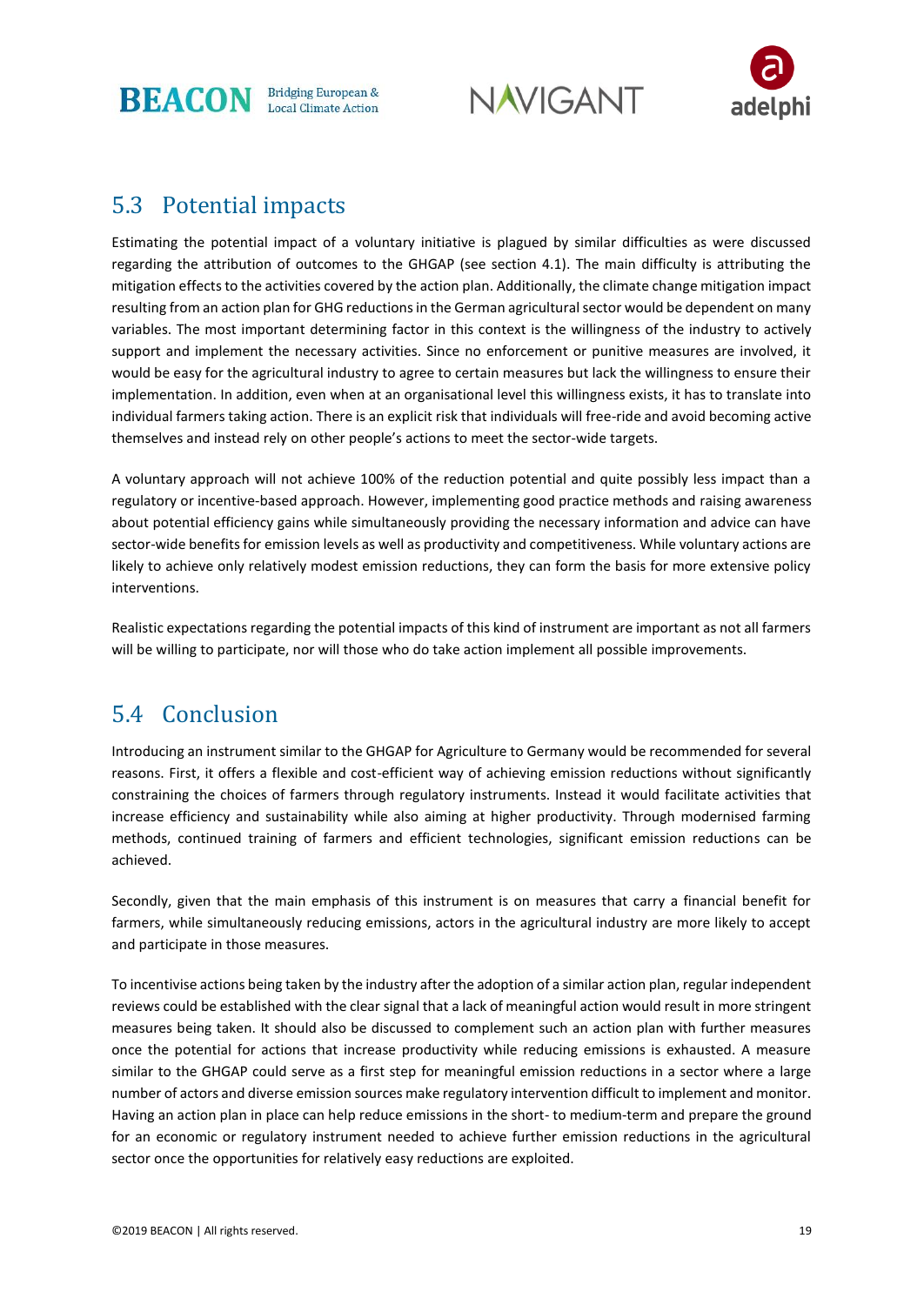

**NAVIGANT** 



### 6 References

Agricultural Industries Confederation (AIC), 2013.Value of Advice Project https://www.agindustries.org.uk/latest-documents/value-of-advice-project-report/

Climate Change Act, 2008. http://www.legislation.gov.uk/ukpga/2008/27/contents

Defra, 2012. 2012 Review of Progress in Reducing Greenhouse Gas Emissions from English Agriculture. https://assets.publishing.service.gov.uk/government/uploads/system/uploads/attachment\_data/file/6961 2/greenhouse-gas-agriculture-report-20121122.pdf

Defra, 2013. Review of Partnership Approaches for Farming and the Environment Policy Delivery. https://assets.publishing.service.gov.uk/government/uploads/system/uploads/attachment\_data/file/2210 47/review-partnership-approaches-farming-environment-policy-delivery.pdf

Defra, 2015. Farm Practices Survey.

https://assets.publishing.service.gov.uk/government/uploads/system/uploads/attachment\_data/file/4319 38/fps-ghg2015-statsnotice-03june15.pdf

- Defra, 2016. Agricultural Statistics and Climate Change. https://assets.publishing.service.gov.uk/government/uploads/system/uploads/attachment\_data/file/6660 74/agriclimate-7edition-8dec17.pdf
- Defra, 2017a. Agriculture in the United Kingdom. https://assets.publishing.service.gov.uk/government/uploads/system/uploads/attachment\_data/file/6721 19/AUK-2016-08jan18.pdf
- Defra, 2017b. The Greenhouse Gas Action Plan for Agriculture Review 2016. https://assets.publishing.service.gov.uk/government/uploads/system/uploads/attachment\_data/file/5991 29/ghgap-2016-review.pdf
- Department for Business, Energy and Industrial Strategy, 2017. 7th National Communication. http://unfccc.int/files/national\_reports/annex\_i\_natcom/submitted\_natcom/application/pdf/19603845\_u nited kingdom-nc7-br3-1-gbr\_nc7\_and\_br3\_with\_annexes\_(1).pdf
- European Commission, 2017. CAP in your country United Kingdom. https://ec.europa.eu/agriculture/sites/agriculture/files/cap-in-your-country/pdf/uk\_en.pdf
- Fankhauser et al, 2018. 10 years of the UK Climate Change Act, Grantham Research Institute http://www.lse.ac.uk/GranthamInstitute/wp-content/uploads/2018/03/10-Years-of-the-UK-Climate-Change-Act\_Fankhauser-et-al.pdf
- Federal Ministry of Food and Agriculture (BMEL), 2018. Gemeinschaftsaufgabe Agrarstruktur und Küstenschutz. https://www.bmel.de/DE/Landwirtschaft/Foerderung-Agrarsozialpolitik/GAK/gak\_node.html
- Grantham Research Institute (GRI), 2015. Country profile United Kingdom http://www.lse.ac.uk/GranthamInstitute/country-profiles/united-kingdom/
- Greenhouse Gas Action Plan (GHGAP), 2011. Meeting the Challenge: Agriculture Industry GHG Action Plan. https://ahdb.org.uk/projects/documents/GHGAPDeliveryPlan04April2011\_000.pdf
- Greenhouse Gas Action Plan (GHGAP), 2016. Promoting GHG activity and productivity Progress Report Phase III strategy and activities. https://www.agindustries.org.uk/latest-documents/ghgap-progress-report-2016/

HM Government, 2011. The Carbon Plan – Delivering our low carbon future. https://assets.publishing.service.gov.uk/government/uploads/system/uploads/attachment\_data/file/4761 3/3702-the-carbon-plan-delivering-our-low-carbon-future.pdf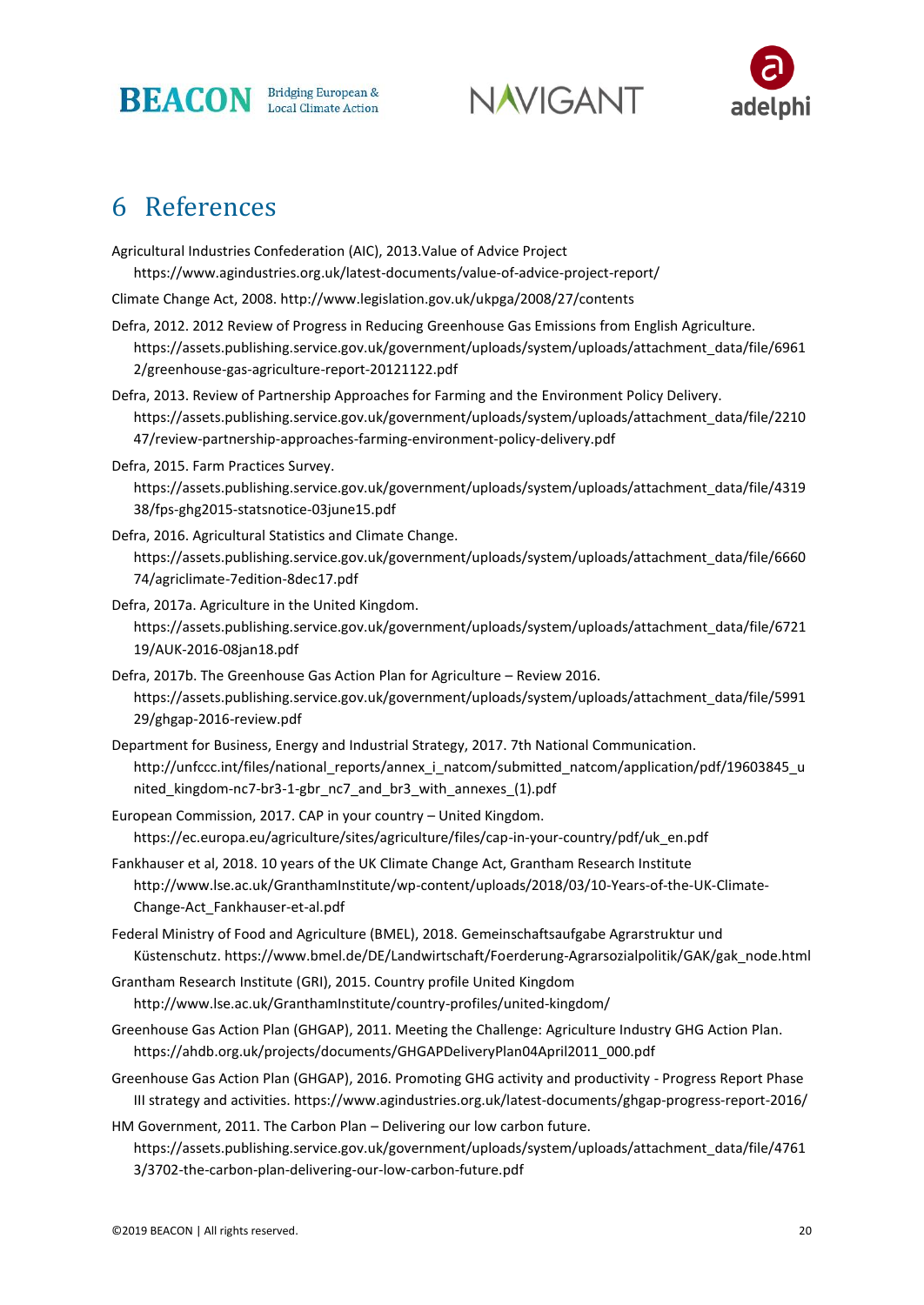





HM Government, 2013. A UK Strategy for Agricultural Technologies. https://assets.publishing.service.gov.uk/government/uploads/system/uploads/attachment\_data/file/2272 59/9643-BIS-UK\_Agri\_Tech\_Strategy\_Accessible.pdf

- Reuters, 2015. UK aims to close coal-fired power plants by 2025. https://uk.reuters.com/article/uk-britainenergy-policy/uk-aims-to-close-coal-fired-power-plants-by-2025-idUKKCN0T703X20151118
- Statistisches Bundesamt, 2017. Vorläufige repräsentative Ergebnisse der Agrarstrukturerhebung 2016. https://www.destatis.de/DE/ZahlenFakten/Wirtschaftsbereiche/LandForstwirtschaftFischerei/Agrarstruktu rerhebung2016/Agrarstrukturerhebung2016.html

Tried and Tested, 2015. http://www.nutrientmanagement.org/who-we-are/about/

Umweltbundesamt, 2017. Nationaler Inventarbericht zum Deutschen Treibhausgasinventar 1990-2015. https://www.umweltbundesamt.de/sites/default/files/medien/1410/publikationen/2017-04-26\_climatechange\_13-2017\_nir-2017\_unfccc\_de.pdf

World Bank, 2018

https://data.worldbank.org/indicator/NV.AGR.TOTL.ZS?end=2016&locations=GB&start=1990&year\_high\_d esc=false